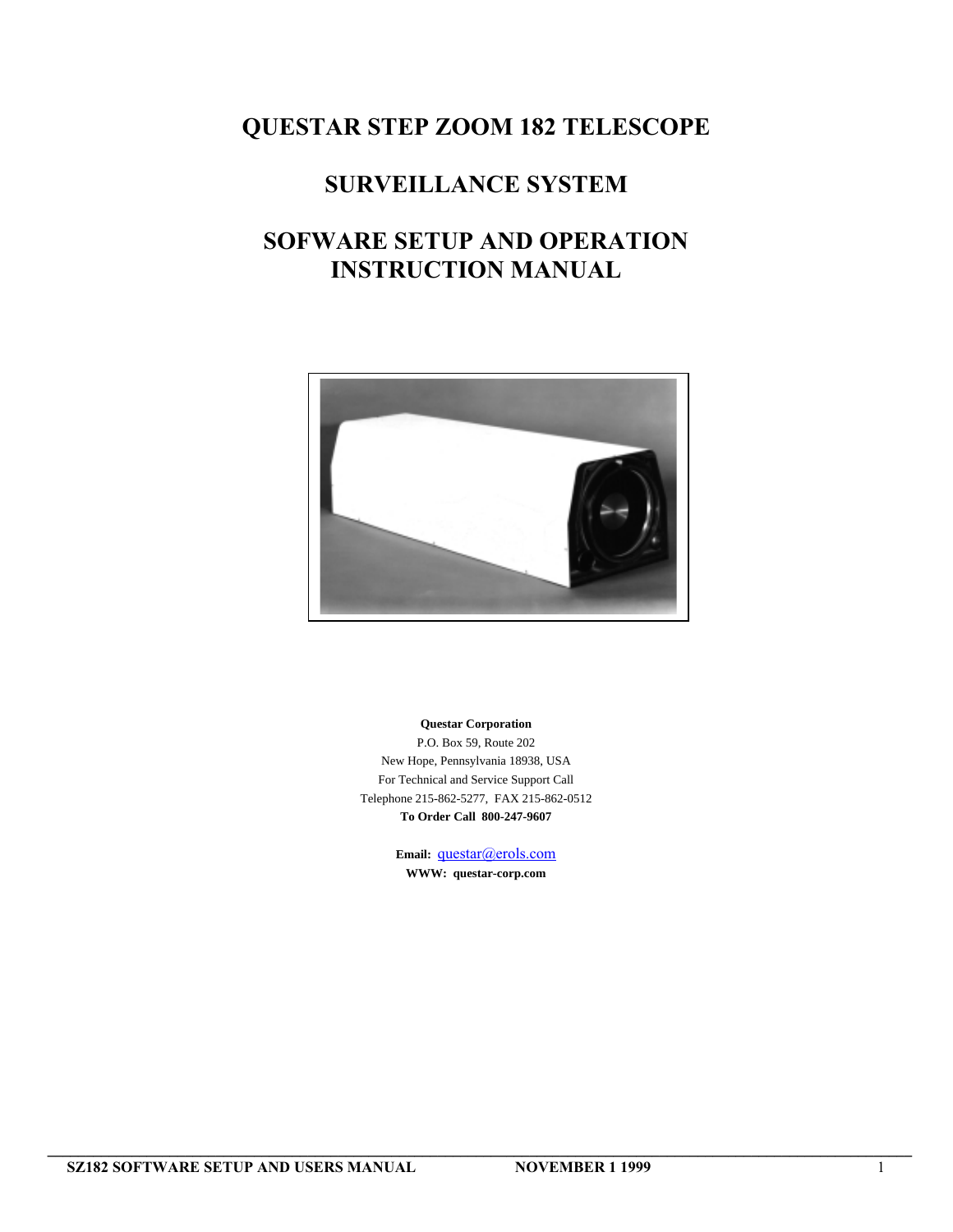# TABLE OF CONTENTS **Setup computer, install software and operation manual**

# **Table of Contents**

| 1. Introduction                          | 3                       |
|------------------------------------------|-------------------------|
| 2. Installation and Setup                | 3                       |
| 2.1 Program Installation                 | 3                       |
| 3. Console Window                        | $\overline{\mathbf{4}}$ |
| 3.1 Status Bar                           | 5                       |
| 3.2 Menu Bar                             | 6                       |
| 3.3 Video Window                         | 7                       |
| <b>4. Control Forms</b>                  | 7                       |
| 4.1 Camera Control Form                  | 7                       |
| 4.2 Pan Controls Form                    | 8                       |
| 4.3 Scope Control Form                   | 6                       |
| 4.4 System Control Form                  | 12                      |
| 5. Setup Forms                           | 16                      |
| 5.1 Configuration Setup Form             | 12                      |
| 5.2 Pan Calibration Setup Form           | 20                      |
| 6. View                                  | 21                      |
| 6.1 Compass                              | 21                      |
| $6.2$ GoTo                               | 22                      |
| 7. Console INI setting and configuration | 23                      |
| 7.1 Changing COM ports                   | 23                      |
| 7.2 Enable other hardware                | 23                      |
| 8. Multi-Console Installation and Setup  | 24                      |
| 8.1 Multi-Console Configuration          | 24                      |
| 9. Setup Recording Sheet                 | 25                      |
| 10. Debug Windows                        | 29                      |
| 11. Warning messages                     | 30                      |
| 11.1 Pressure and voltage                | 30                      |
| 11.2 Sunshutter activated                | 31                      |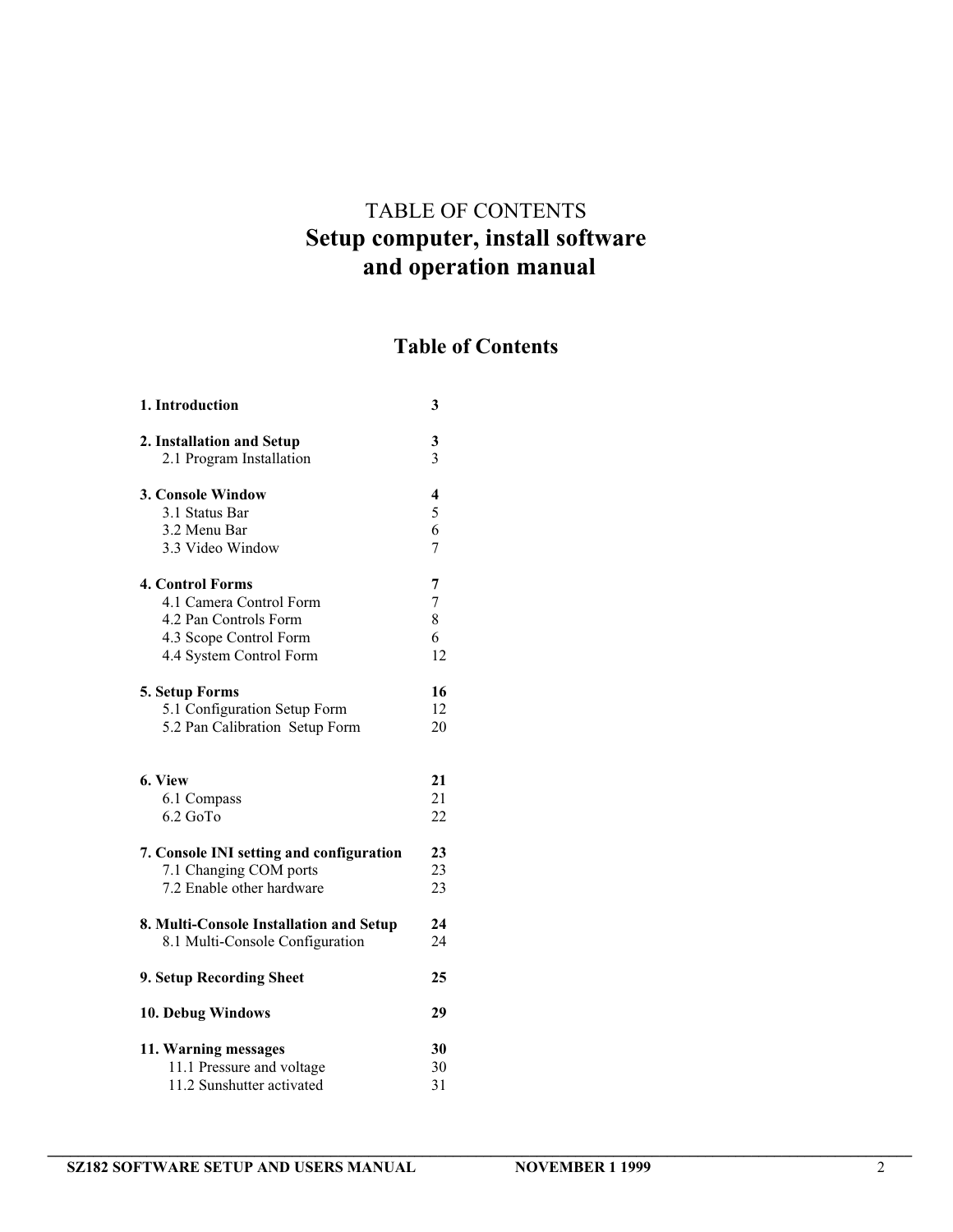| 12. User Information             | 32 |  |
|----------------------------------|----|--|
| 12.1 Telescope Field of view     | 32 |  |
| 12.2 Estimating Target Size      | 33 |  |
| 12.3 Distance and Speed          | 34 |  |
| 12.4 System Communication Layout | 35 |  |

### **Introduction**

This document provides a description of the Installation, Setup, and Use of the 'Questar SZ-182 Console program'. For purposes of readability, the 'Questar SZ-182 Console program' will be referred to as the 'Console program' through the remainder of this document. This guide assumes at least a working knowledge in the use of a Personal Computer (PC) running Windows 95, 98 or NT. In addition, this guide also assumes the reader understands the basic capabilities and accessories available on the Questar SZ-182 Scope and Pan systems. If this unit was purchased with a computer the software will be installed and tested prior to shipment. The software can be installed from the set of 3 installation discs or CD-ROM provided. As with all installations of software please exit any programs that are currently running. Failure to do so may cause setup errors.

### **Installation and Setup**

### *Program Installation*

To install the Console program, the user selects the following from the Windows Start menu;

> **Start** > Run…

When the Run form is displayed, the user types in the filename "a:\setup.exe" and clicks the "OK" button. If a CD version is provided please make appropriate drive letter change or use the browse button.

From this point, the installation process is simply a matter of reading the prompts and responding by clicking form buttons and changing discs to proceed through the installation process. In order to install the program using predefined file locations and program configuration parameters, the setup process requires no user typed responses and should take no longer than 5 minutes. In most instances the program will have to restart the computer for new drivers and system changes to take effect. The default installation directory is C:\Program Files\SZ-182 Console.

After the installation process has completed, the Console program is configured as the Questar SZ 182 **Main** Console and has default settings in the Questar Console .INI file. Each unit generally has different options and internal settings that will have to be set by the user. Questar will ship a custom Console .INI file that will replace the default file, the user must copy this file manually after the installation is completed. The Questar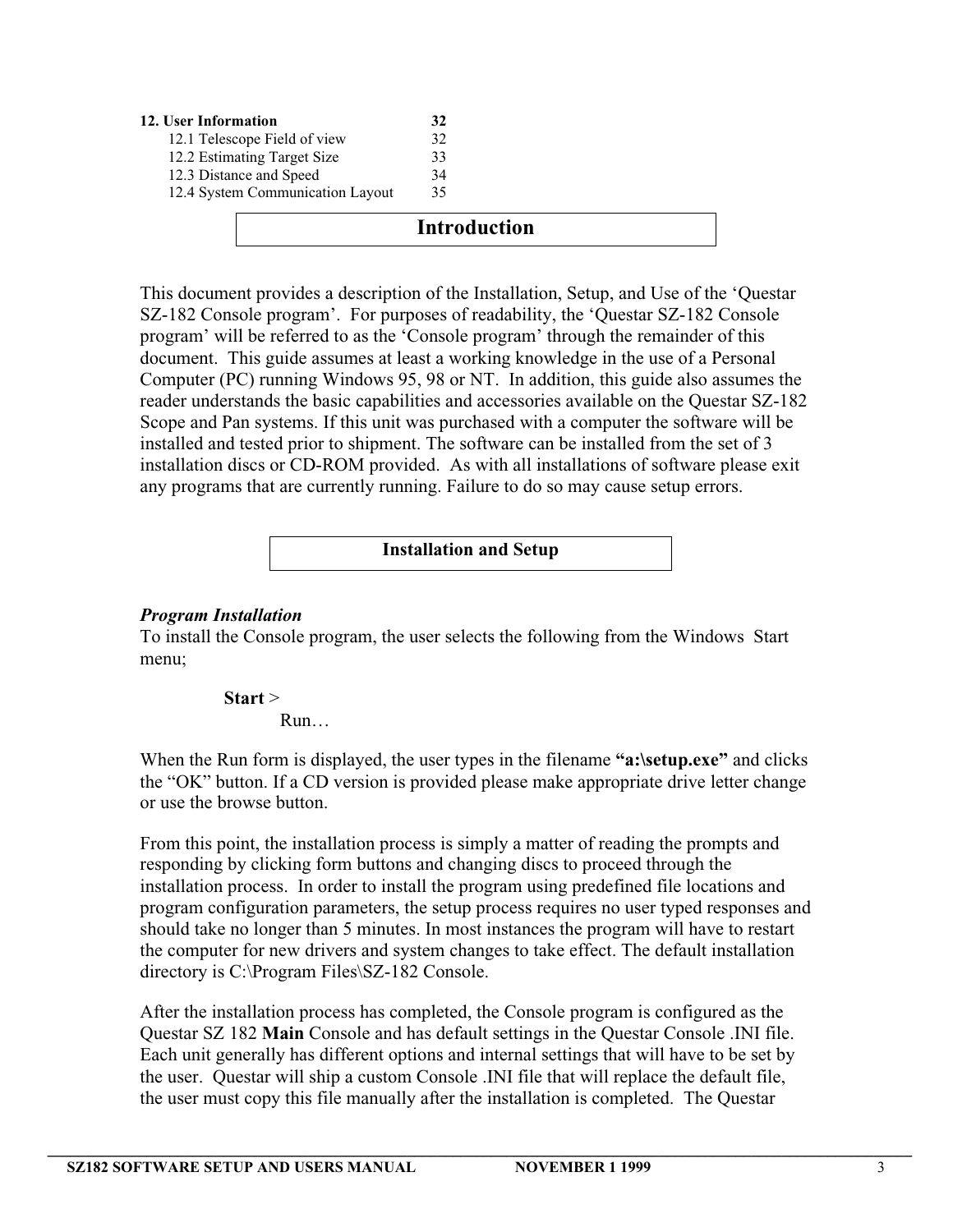Console program is also set to default for a stand alone single control PC using PC COM PORT # 1 to communicate with the SZ182 and other Questar hardware. Please refer to section 7 to change COM port if this is required due to a conflict with another device. If your computer is equipped with an internal RS422 communication card, card ports should be setup to be COM3 and or COM4 and the Questar.Ini file should be modified as in section 7. See RS 422 card instructions for more detailed information. To run this program, the user selects the following from the Windows 95

### *Starting the Console Program*

To activate the Questar Console program, the operator selects the following from the Windows Start menu

#### **Start menu**;

Start > Programs >

Questar SZ-182 Console >

Q-Console >

#### *Additional Setup*

The user may also setup an Icon to access the program from the desktop.



Please follow instructions for setting up Windows desktop

In addition to the Console program installation and configuration, the operator should become familiar with the options and configuration parameters available in the '*Setup Forms*' described elsewhere in this guide.

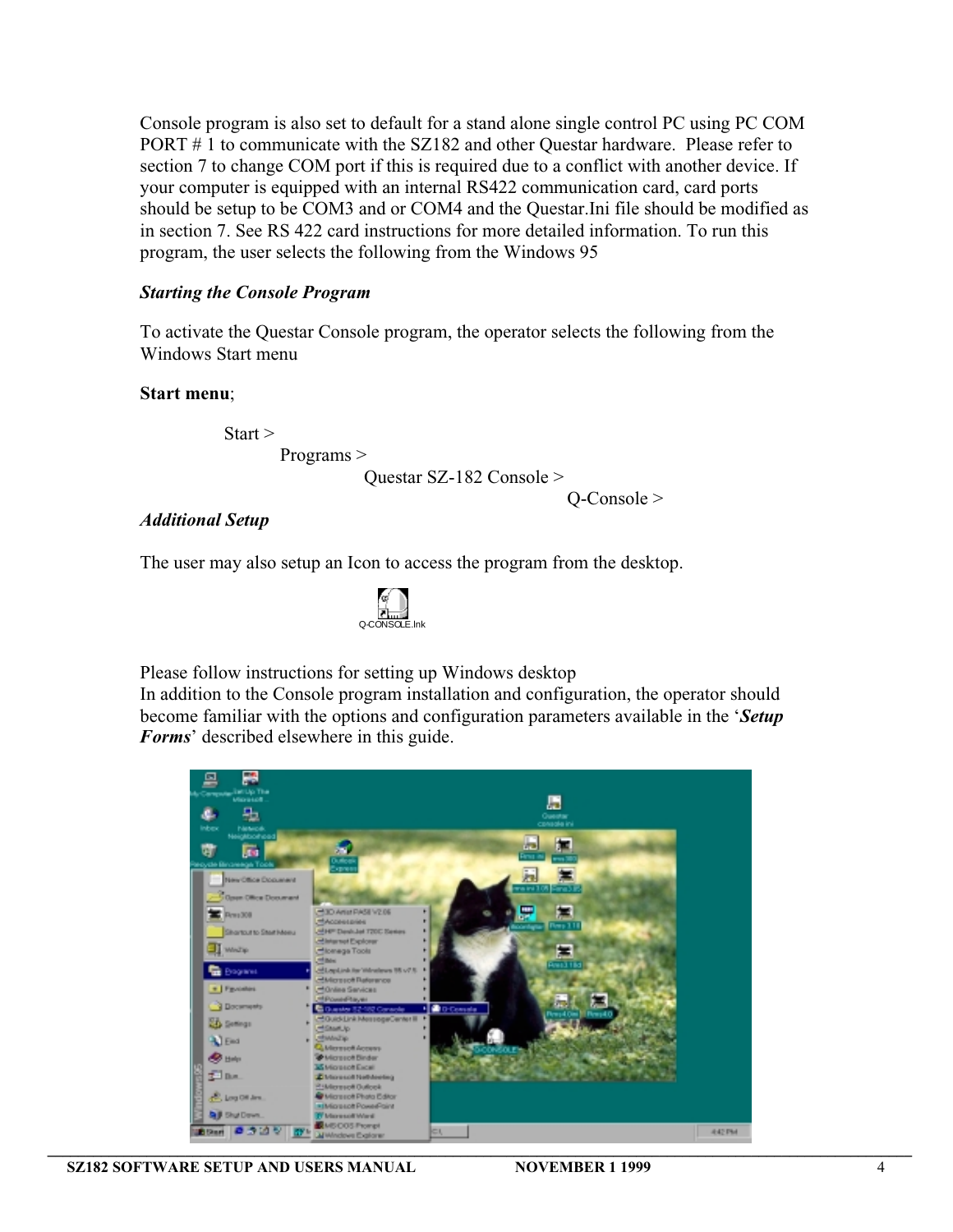### **Console Windows**

When the Console program is activated, the operator is presented with a display called the Console Window, which initially fills the Windows Desktop. The Console Window provides the work area for all other control and setup forms, which are can be activated and displayed. Current program status is displayed in the Status Bar located at the bottom of the Console window. All control and setup forms can be activated by the using the Menu Bar located along the top of the Console window some forms can be activated by clicking on the bottom bar displayed information.



### *Status Bar*

The Status Bar is located at the bottom of the Console window and provides information on general processing status, Pan unit Azimuth and Elevation positions, Scope unit filter and lens selections, Enclosure pressure, SZ182 temperature and SZ182 voltage. It also shows if the SZ182 and Pan units are online and actively communicating with the Console program (dark numbers). If the numbers gray then the units are off line or temporarily handling data received from the host computer. In addition, the Pan / Tilt Control form can be activated by double-clicking either the Az or El portions of the Status Bar. Likewise, double-clicking either the Lens or Filter portions of the Status Bar can activate the Scope Control form. The status bar may change depending on equipment purchased.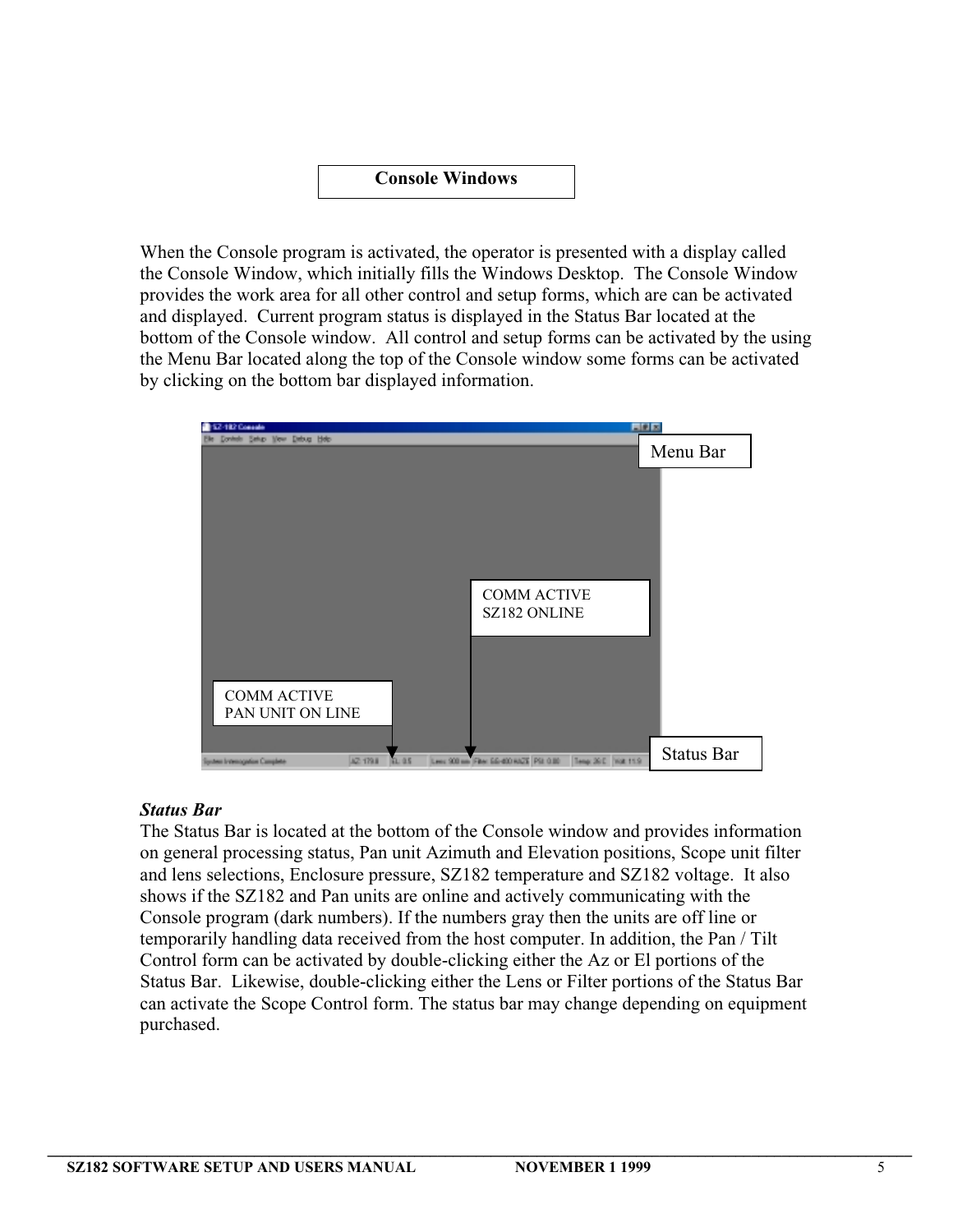# *Menu Bar*

The Menu Bar is located along the top of the Console window and provides menu selections for activating all system control and setup forms. The table below describes the functions available by selecting an item in a particular menu.

| Menu / Item        | <b>Functional Description</b>              |
|--------------------|--------------------------------------------|
| <b>File</b>        |                                            |
| Exit               | Terminates the Console program.            |
|                    |                                            |
| <b>Controls</b>    |                                            |
| Camera             | Activates the Camera control form          |
| Pan / Tilt $\dots$ | Activates the Pan Controls Form            |
| Scope $\ldots$     | Activates the Scope Control Form           |
| System $\dots$     | Activates the System Control Form          |
| <b>Setup</b>       |                                            |
| Configure          | Activates the Configuration and speed      |
|                    | adjustment Setup Form for scope and pan    |
|                    | units                                      |
| Pan                | Activates the Pan Calibration Setup Form   |
| <b>View</b>        |                                            |
| Compass            | Activates the Pan Compass window           |
| <b>Debug</b>       | Activates debug windows and message        |
|                    | monitoring. This window is will be enabled |
|                    | by a Questar technician to help diagnose   |
|                    | system problems.                           |
| Help               |                                            |
| About              | Displays Program version information       |

# *Menu Bar function table*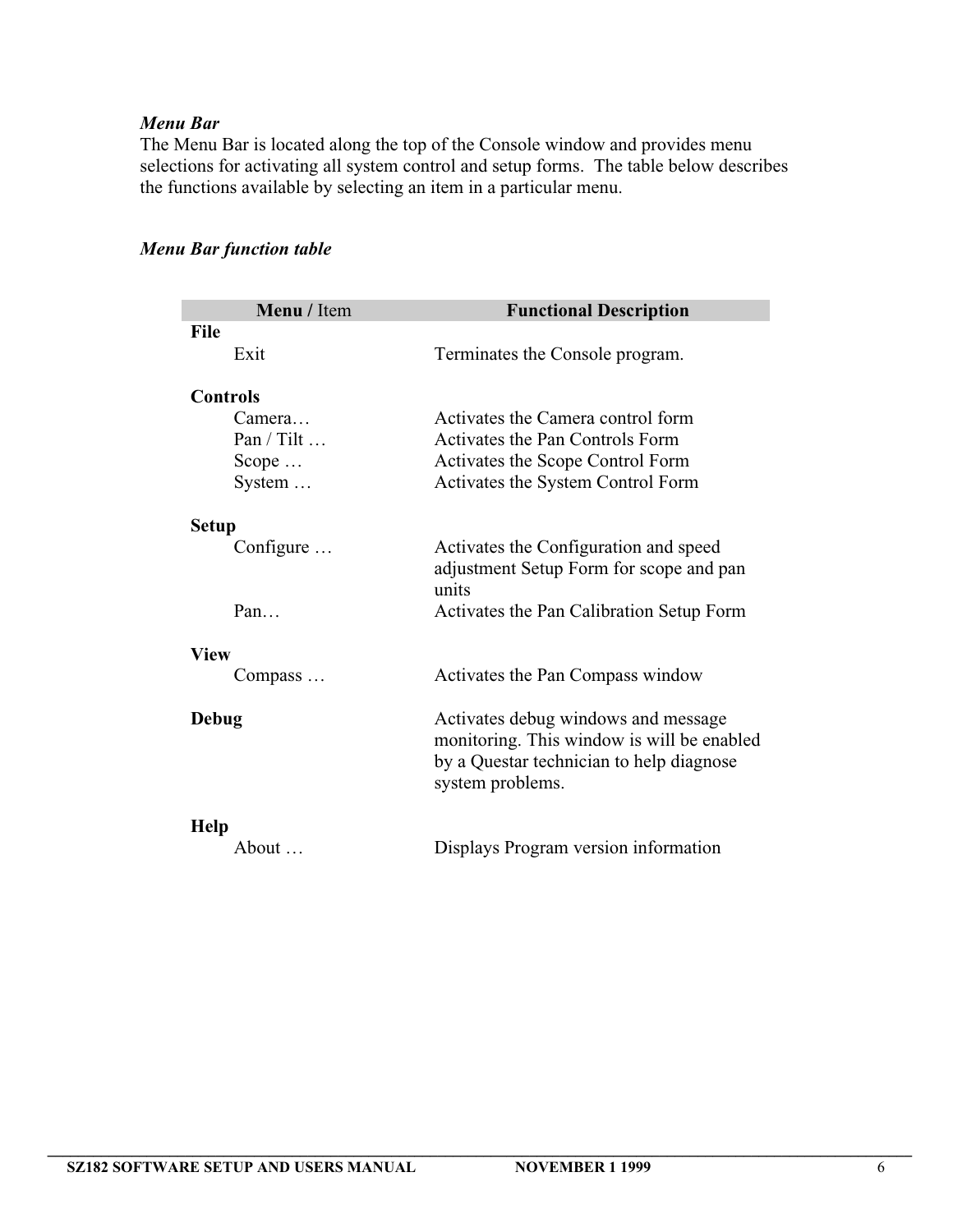### **Control Forms**

#### *Camera Control Form*

The Camera Control form provides for the selection of the camera you want to use and camera internal control via RS 232 control if camera is equipped and controllable and was purchased as an upgrade. Day, Night and or if equipped a third camera (auxiliary) can be selected. The selection of cameras will depend on camera purchased and available to user. Optional control settings for performance levels for the currently active camera can be selected and adjusted to improve camera performance if that function is available. The current finder is a standard  $1/\overline{3}$  " format CCD that is active at all times. It is a fixed focus finder with an internal AGC circuit. The Camera Control form is shown below. Un-highlighted group areas mean that this option or function is not installed or supported.

| SZ-182 Console                                                                                                                                                                                                  |                                                                                                                                                                                   | FZ                                                                                                                  |
|-----------------------------------------------------------------------------------------------------------------------------------------------------------------------------------------------------------------|-----------------------------------------------------------------------------------------------------------------------------------------------------------------------------------|---------------------------------------------------------------------------------------------------------------------|
| Controls Setup View Debug Help                                                                                                                                                                                  |                                                                                                                                                                                   |                                                                                                                     |
| <b>SELECTS A CAMERA</b><br><b>AND DISPLAYS</b><br><b>CURRENT CAMERA</b><br>IN USE.<br>Camera Control<br>Camera Select<br>G Day<br>-Activa Danno<br>$\blacksquare$<br>$\blacksquare$<br>×<br>$\blacksquare$<br>≖ | <b>Gootter Corvers</b><br>$\Gamma$ Spotter On<br>C. Night<br>And you<br>ш<br>ш<br>Gain<br>×<br>画<br>Gamma<br>×<br>Integration<br>×<br>White Level<br>٠<br><b>Black Level</b><br>× | SHOWS THAT OPTIONAL<br><b>CAMERA FUNCTIONS ARE</b><br><b>NOT AVAILBLE</b><br>圖<br>Focus<br>Zoom<br>White Level<br>н |
| System Interrogation Complete                                                                                                                                                                                   | EL: 0.0<br>AZ: 180.0                                                                                                                                                              | Leni: 900 mm Filter: Open PSI: 0.49<br>Temp: 28 C Volt: 11.8                                                        |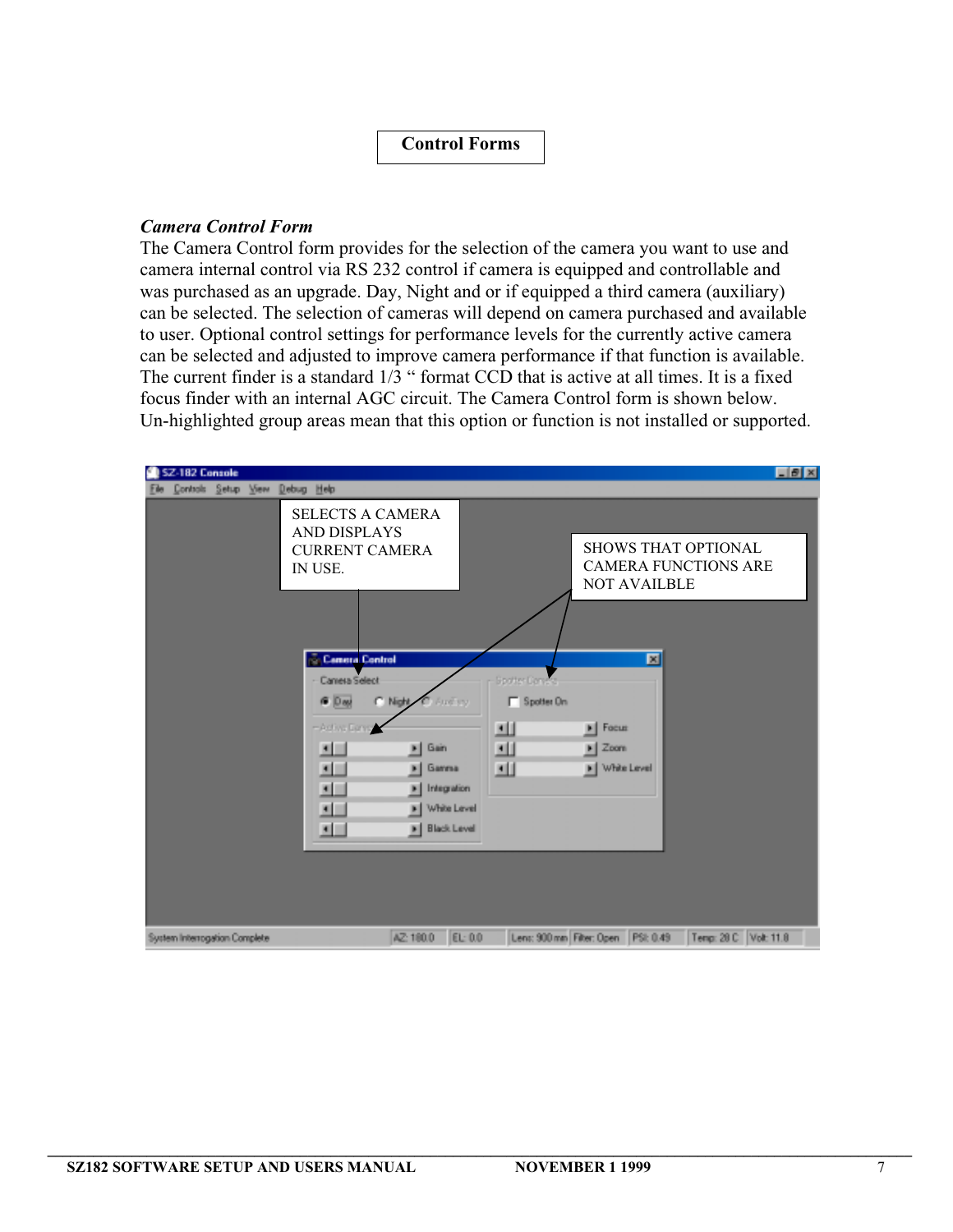# *Pan Controls Form*

The Pan Controls form provides for the control of the Pan/Tilt unit including directional control, setting and selecting Azimuth and Elevation presets, moving to **HOME** position, moving directly to a position based on Range/Bearing (**GOTO**), and **SETUP** to adjust velocity and acceleration. Pan position displayed information may not be accurate until the system is setup and calibrated to its local environment (**reference position**) see Setup Pan forms. The Pan Controls form is shown below.



The Pan/Tilt buttons provide directional controls for moving left, right, up and down. The Pan/Tilt buttons with a single arrow are used for normal movement. One left mouse click on the button will start the motion until the stop button is pressed. Multiply clicks on one of these buttons will accelerate Pan unit in the direction indicated by the arrow until the user clicks on stop, pan unit reaches a limit or decelerates to a stop by repeated quick clicking on the opposing direction button. Movement will always continue at this final velocity until the "Stop" button is clicked or the Pan unit reaches a limit. The Pan/Tilt buttons with the double arrows are used for "warping" type motion. When these buttons are clicked, the pan unit will accelerate to a predefined final velocity in the direction indicated by the arrow. Movement will continue until the "Stop" button is clicked or the Pan unit reaches a limit. The final velocity and acceleration is determined by the velocity and acceleration selected by user. Please refer to Velocity and acceleration settings.

The **Presets** buttons are provided for setting and selecting up to five (5) Azimuth and Elevation pairs. When a Set button is clicked, the current Azimuth and Elevation positions are saved and indicated on the Preset button located to the left of the **Set** button. When the Preset button is clicked, the Pan unit will be positioned at the Azimuth and Elevation indicated on the button. The **Set** button will save position and store in CPU Ram.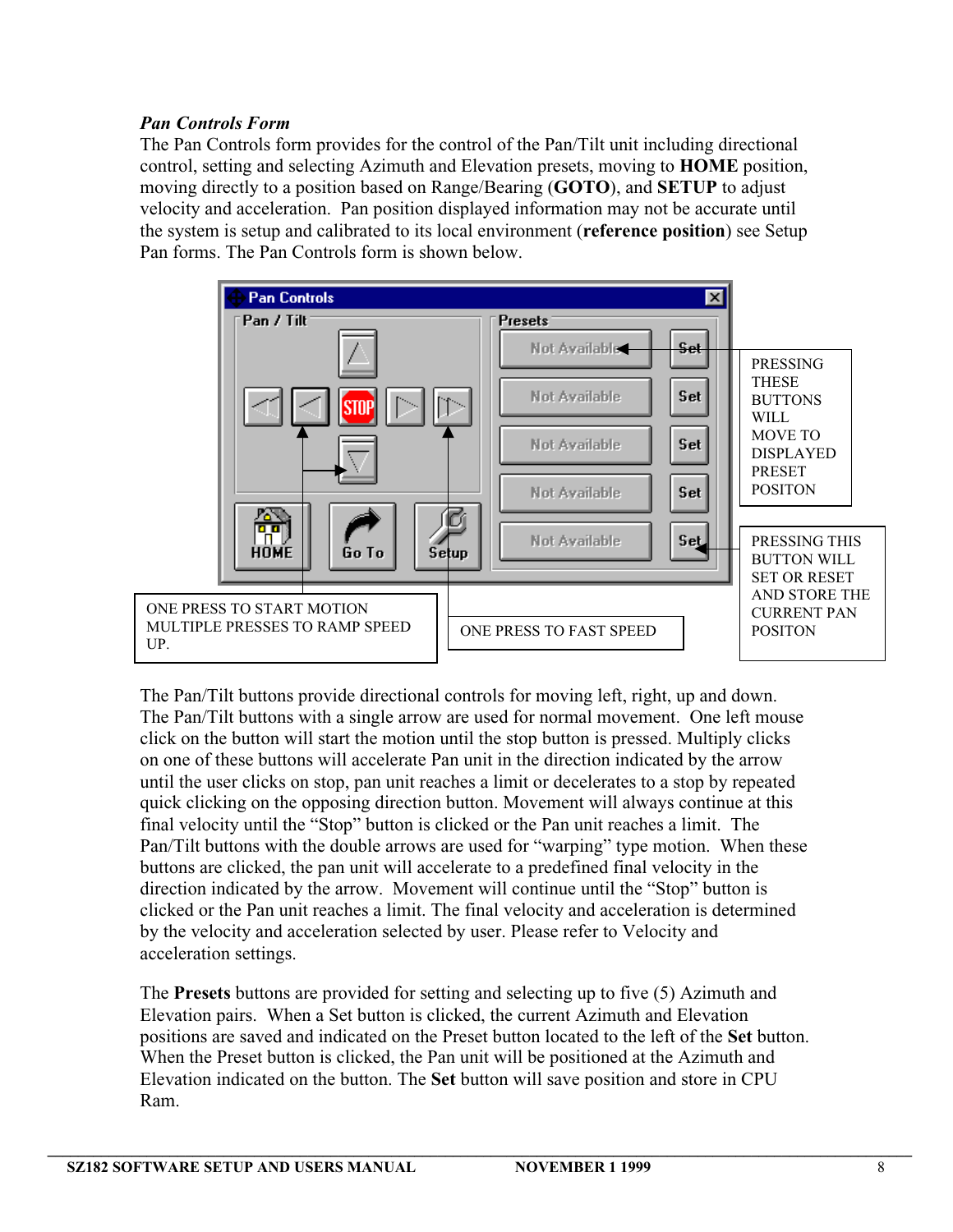The **HOME** button provides for the one step positioning of the Pan unit to a previously defined Azimuth and Elevation position. This position is set differently and is generally uses as a specific reference position that the system can be moved to check system accuracy. It also can be the most commonly used position. The Home position actually gives the user a sixth preset position. The home position is defined by using the Pan Control Setup Pan form that is described under the Section "Setup Forms" below. As you can see this position can not be changed as in the Presets above. It requires you to move to a different form. You generally will enter this position when you calibrate the Pan/ Tilt unit at initial startup.

The **GoTo** button provides for the quick positioning of the Pan unit based on a operator defined Bearing (degrees), Range (meters) or elevation angle entry. When the GoTo button is clicked, a dialog box asking for Bearing and Range is displayed to the operator. See View selection later in this document for more information about GoTo.

The **Setup** button provides a method of activating the Pan Control Setup form, which allow the user to change velocity and acceleration settings. See Section "Setup Forms".

The Console window below shows the some of the forms described above. Please review the Setup form section 5 for a better under standing of system control and function.

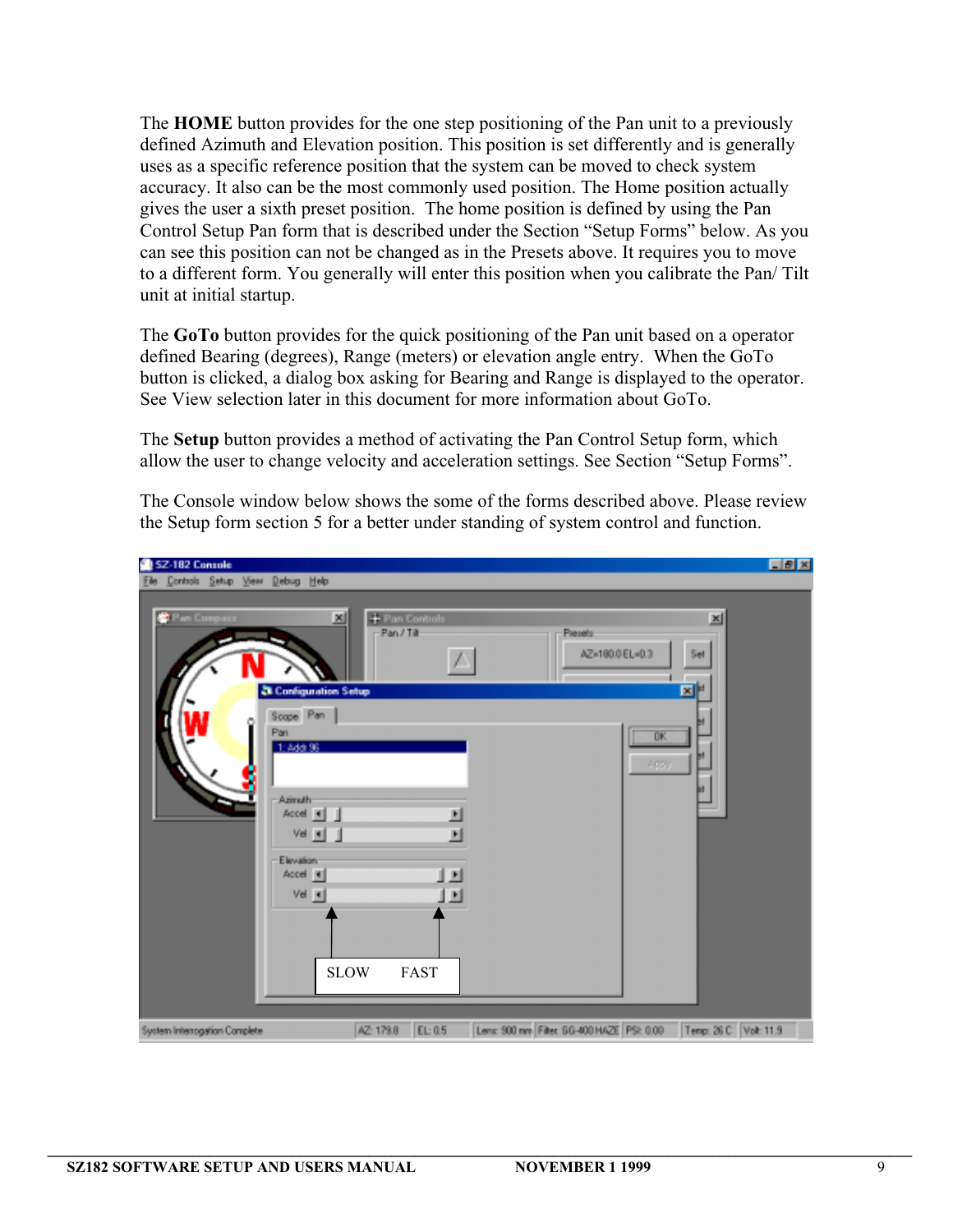# *Scope Control Form*

The Scope Control form provides for the control of the Scope Automatic Light Control (ALC) manual and auto, Focus, Parfocal, Lens, Filter selection and Lens Cap control. The Scope Control form is shown below.



The **ALC** Controls provide for the options selection of either Automatic or Manual ALC. While in **Manual** ALC the left and right arrow buttons are used to control the light level. When the buttons are depressed by holding down the left mouse button, the ALC will open or close in the direction indicated by the arrows (Lighter or Darker) until the mouse button is released. The level meter provides a relative indication of the current light level neutral density selected. If you purchased the optional Automatic light control module the following control function will be available to the user.

When the **Auto** mode is selected the light and dark button are used to set the automatic function threshold of light and darkness video level on an electronic circuit built into the SZ182 electronic package. The auto mode will automatically adjust to varying light conditions to keep the video system from over or under exposing. This keeps user input to a minimum so the user can do other functions. The user can vary the sensitivity threshold by holding down the light or dark buttons. When you select the manual mode the threshold settings are saved and will be used again when you switch back to auto. There will be certain conditions that cause a constant oscillation of density filters, if this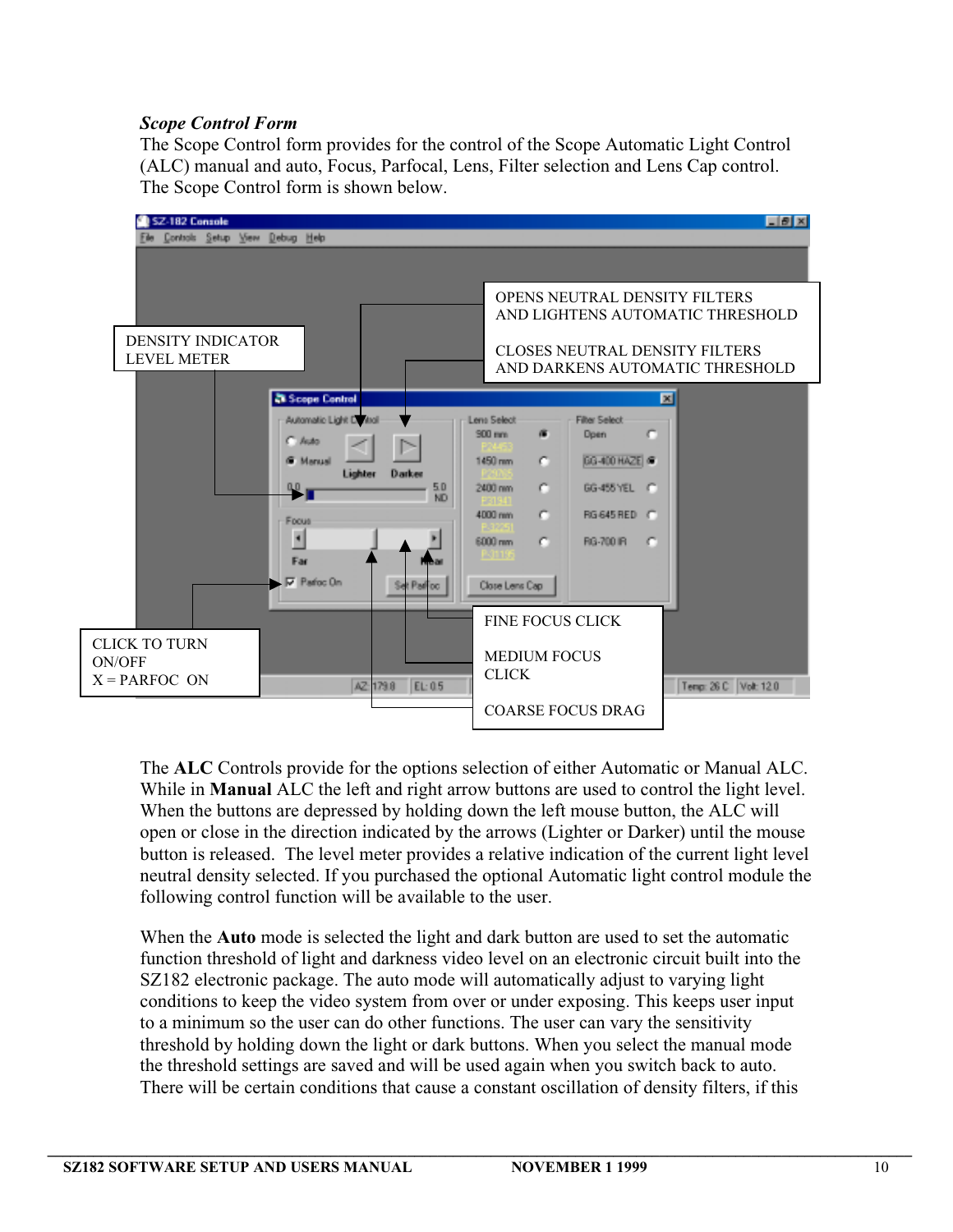occurs and is distracting to the user then click manual button to hold current density position.

The **Focus** controls provide for fine and coarse adjustment of the Scope focus. Clicking or holding the left mouse button down on the arrows on the slide bar gives the operator very fine adjustment of the focus. Clicking between the arrow and the indicator bar gives a quicker (medium) focus adjustment. The operator can also drag the indicator to any position within the slide bar to obtain coarse adjustment of the focus.

The '**Set ParFoc**' button saves the current focus position for the currently selected Lens. The user can select any Lens and focus position and then save this combination by pressing set. Only one focus position can be stored for each lens. Pressing the set will over write previous data stored. The most common use of this function is to store infinity focus settings for each lens. The '**Parfoc On'** check box indicates the current status of ParFocalization, and allows the operator to turn Parfocalization on or off. When ParFocalization is turned on, the focus position saved for each Lens is displayed below and to the left of each Lens option. When you turn on Parfoc the focus will automatically move to the stored focus position of Lens that is currently selected. When Parfoc is "**On**" the stored position under the lens is P0000 then there is no stored data. Manual focus is always available using the focus buttons as described above. If you want to return to a stored focus position just turn Parfoc **Off** then **On**.

The **Lens** and **Filter** options provide for display of current settings and allow the operator to select different combinations of Lens/Filter pairs. With ParFocalization turned on, the selection of a Lens option will also automatically move the focus to the previously saved focus position indicated below and to the left of the Lens option. The Current lens select is also shown on the bottom Status bar. Remember also that you can turn on the Scope Control form by double clicking on these displayed values.

The descriptions of each of the Lens / Filter options can be configured by the operator by activating the 'Configuration Setup Form' described elsewhere in this guide. The user can change the names of these items or enable or disable. Please refer to Software set and Console .INI file shipped with each unit. Please be aware that changing these settings will not change actual hardware installed by Questar. It will only change what is displayed.

The **Lens Cap** button opens or closes the SZ182 Lens cap if it is installed and configured for your system. The activation button will determine the Lens cap position. If the button displays **OPEN** then the cap is closed. If this button or text is gray then the function is not available or has been disabled.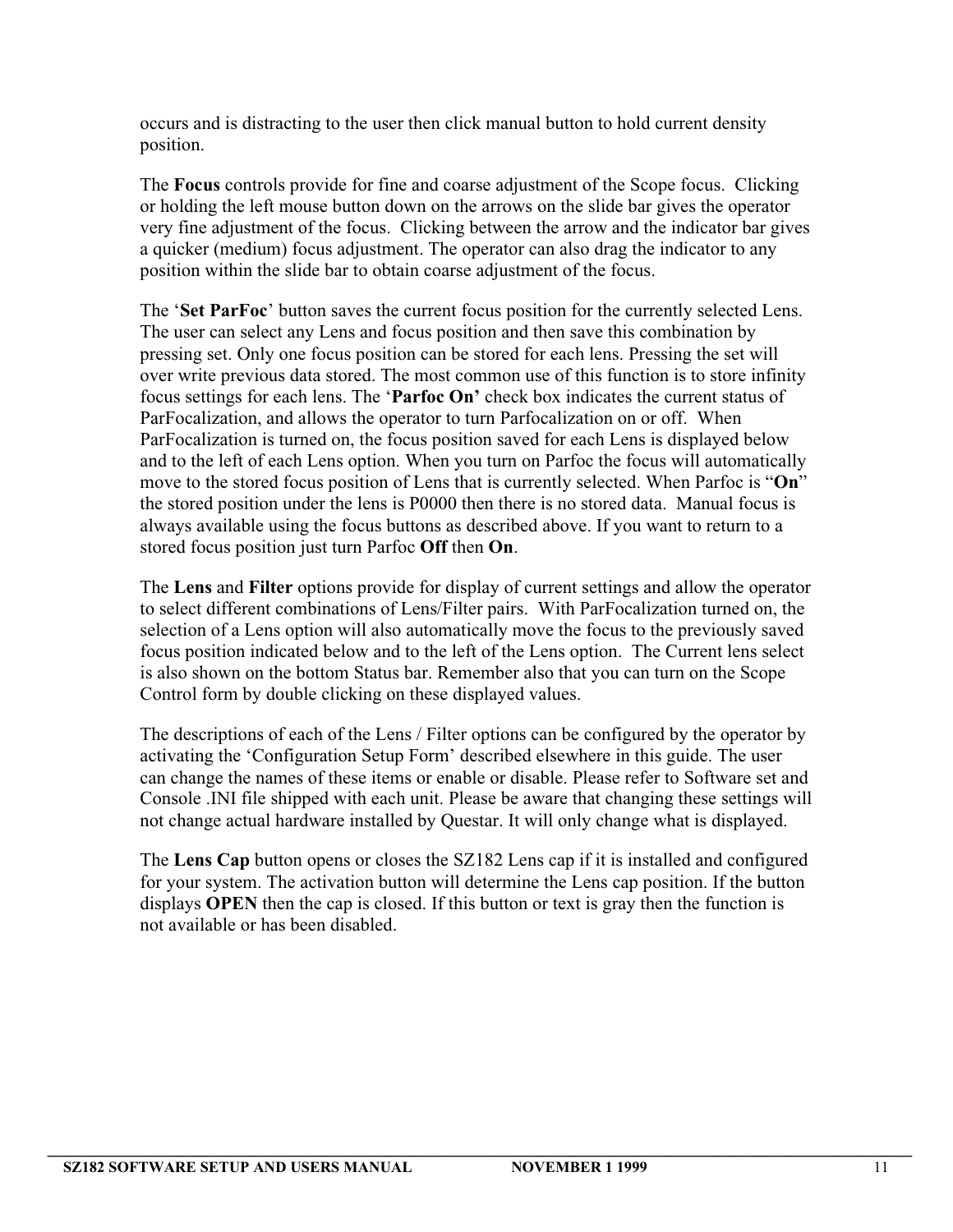## *System Control Form*

The System Control form provides for the activation of the Scope Maintenance functions. System Testing, System Reset and Scope Controls not available from the Scope control form. The System Control form is shown below. A brief description of each button and function follows the form. If the button or text is gray then the function is not available or has been disabled.

|     | SZ-182 Console                |  |            |                                                                                                          |                                                                          |                                                                     |                      | 同風図 |
|-----|-------------------------------|--|------------|----------------------------------------------------------------------------------------------------------|--------------------------------------------------------------------------|---------------------------------------------------------------------|----------------------|-----|
| 198 | Controls Setup Yew            |  | Debug Help | <b>28 System Control</b><br><b>Scope Control</b><br>Levs'Weds<br>Close Lens Cap<br>Save Setings<br>Setup | <b>System Repair</b><br><b>System Testing:</b><br>Soape Test<br>Pan Test | 図<br>Soape Reset<br>Pan Reset<br>System Report<br><b>Comm Recet</b> |                      |     |
|     | System Interrogation Complete |  |            | AZ: 179.8<br>EL: 0.5                                                                                     |                                                                          | Lenz 900 nm Filter: GG-400 HAZE PSI: 0.00                           | Tenp: 26 C Volt 11.9 |     |

**Lens Wash:** This button is used to access an external relay, which can be used to turn on an external motor or other device. The current configuration and software is set up for a washer with 90 second timed wash cycle. If this button or text is gray then the function is not available or has been disabled. The sample above shows that this function is not available.

**Open Lens Cap:** This button is the same as on the Scope Control form. Is used to Open or Close a lens cap if installed and configured. The activation button will determine the Lens cap position. If the button displays **OPEN** then the cap is closed. If this button or text is gray then the function is not available or has been disabled.

**Save Settings:** This button is used to store user defined system information that will be stored in the SZ182 unit CPU's RAM that has a rechargeable back up battery. This information will be retrieved when you do a Scope or Pan Test, a Scope or Pan Reset or turn power off to SZ182 system and restart before the battery backup power runs out. All user-input information is stored in the CPU's RAM.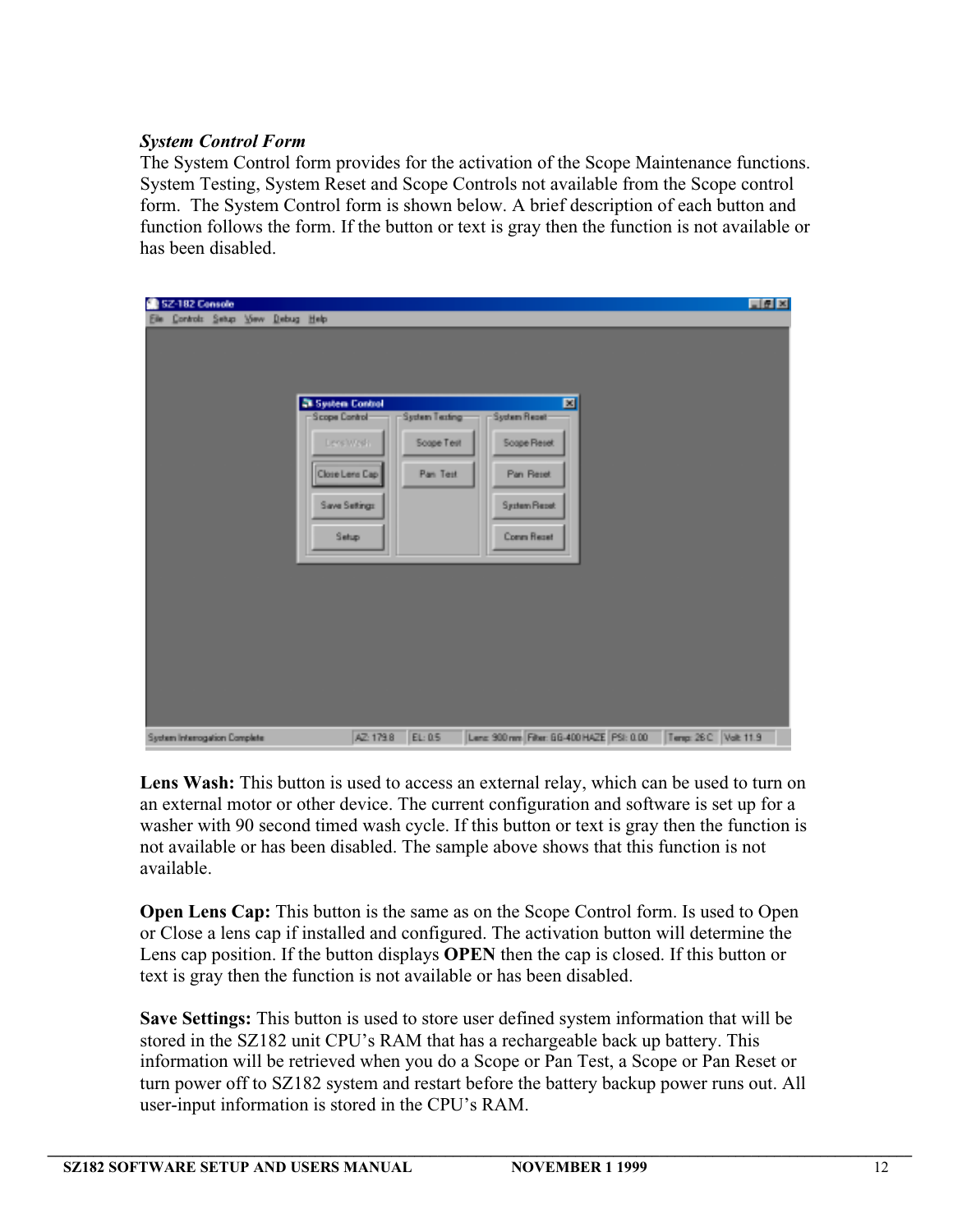The following is stored when the user presses the **Save Settings** button.

| Scope unit stored information includes: | Default      |
|-----------------------------------------|--------------|
| Parfocal focus positions for each lens  | P0000        |
| Parfoc ON/OFF                           | off          |
| Focus current position                  | far          |
| Lens and Filter current positions       | 900 and open |
| <b>Velocities and Accelerations</b>     | 3/4          |
| <b>ALC ON/OFF</b>                       | ∩ff          |

This button **does not** store Pan information. The Pan unit stores this information when the user saves or **Sets** any placement position. These buttons are **Set Home, Preset Set** and **Reference Position Set.** The Pan unit stored information includes:

| <b>Pan unit</b> stored information includes: | Default                |
|----------------------------------------------|------------------------|
| Reference Position and Calibration           | none                   |
| Home                                         | travel                 |
| <b>Presets</b>                               | left limit, down limit |
| <b>Velocities and Accelerations</b>          | .1/4                   |

**Battery backup:** Both Pan and Scope units are equipped with internal batteries that are recharged when unit has power. Battery backup power should last for approximately 48hr period if the batteries are fully charged. If the system is not turned back on within this period all above information will be lost and hard coded CPU default settings will be used. The battery back up condition is monitored and checked when a **TEST** is initiated. During this test the CPU looks for stored data in the backup RAM. If there is no stored data present or it is corrupted then the battery may be bad. There must be stored information in this RAM or this test will mark **BATTERY – Fail.** Refer to above paragraph for how to save information.

**Setup:** This button opens the Configuration Setup Form. This form allows the user to change or enable certain system functions. All motor velocities and acceleration profile are set from this form. It also displays system address information and current Lens and Filter descriptions. See Configuration Form for more detailed information.

**Scope and Pan Test:** Pressing these buttons will initiate a SZ182 or a Pan self test sometimes referred to as a BIT (Built In Test). It will test all basic function and report back a status. During this test all motors and limits will be tested. This test will return the SZ182 to its user-defined settings as determined by stored information in the CPU's RAM. Refer to Save Settings above. The *italicized* information will be the placement of units after the test is completed. If information is corrupt or not available, it will use defaults. These tests do not need to be used unless you suspect a problem with either the SZ182 or the Pan unit. During any Test or Reset the unit under test will not be accessible until the test is completed. The tests and or resets could last as long as 2 or 5 minutes depending on installed components. The display below is a sample of what will be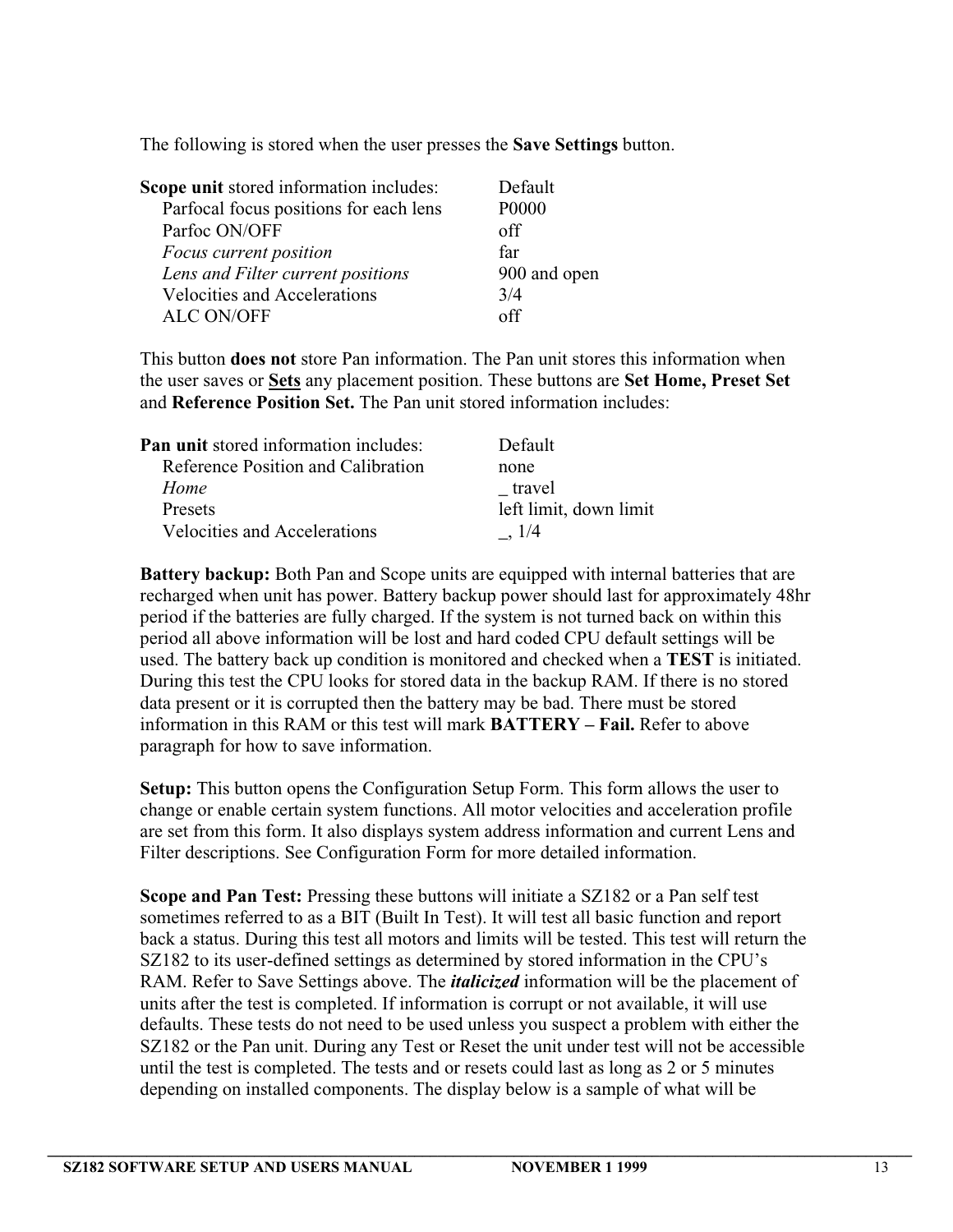displayed during the test. It will display Testing, Pass, Fail or N/A., if your system is not configured or does not have the appropriate hardware it will display N/A. Please note that there are two windows for each BIT test displayed for demonstration purposes only. They are testing and the completed. When this test is running the screen will update as the tests are completed. If certain functions fail they will be disabled and unavailable to user for control during system use. If a fail is displayed the system may need repair. Please refer to system failure and trouble section 10.

| <b>Scope BIT Results</b>     |         | <b>Scope BIT Results</b> |      | <b>Pan BIT Results</b>       |         | <b>Pan BIT Results</b> |      |
|------------------------------|---------|--------------------------|------|------------------------------|---------|------------------------|------|
| BIT in Progress  Please wait |         | <b>BIT Complete</b>      |      | BIT in Progress  Please wait |         | <b>BIT Complete</b>    |      |
| <b>Communication</b>         | Testing | <b>Communication</b>     | Pass | <b>Communication</b>         | Testing | <b>Communication</b>   | Pass |
| <b>CPU</b>                   | Testing | <b>CPU</b>               | Pass | <b>CPU</b>                   | Testing | <b>CPU</b>             | Pass |
| <b>Battery</b>               | Testing | <b>Battery</b>           | Pass | <b>Battery</b>               | Testing | <b>Battery</b>         | Pass |
| <b>Focus</b>                 | Testing | <b>Focus</b>             | Pass | Pan                          | Testing | Pan                    | Pass |
| Lens                         | Testing | Lens                     | Pass | <b>Tilt</b>                  | Testing | Tilt                   | Pass |
| <b>Filter</b>                | Testing | <b>Filter</b>            | Pass | Close                        |         | Close                  |      |
| Lens Cap                     | Testing | Lens Cap                 | Pass |                              |         |                        |      |
| <b>Light Control</b>         | Testing | <b>Light Control</b>     | Pass |                              |         |                        |      |
| Camera Switcher              | Testing | Camera Switcher          | n/a  |                              |         |                        |      |
| Voltage                      | Testing | Voltage                  | Pass |                              |         |                        |      |
| <b>Pressure</b>              | Testing | <b>Pressure</b>          | Fail |                              |         |                        |      |
| Temperature                  | Testing | Temperature              | Pass |                              |         |                        |      |
| Close                        |         | Close                    |      |                              |         |                        |      |

**Scope and Pan Reset:** These buttons will start a built in reset function for the item selected. It has similar function to tests above but has more error correction value. Reset will try and correct errors with SZ182 or Pan unit. It will access the CPU's Ram data then restore unit to correct stored values and startup positions. As with the BIT the *italicized* information will be the placement of units after the reset is completed. If information is corrupt or not available, it will use defaults. This test should be done if a failure is detected during the Test function. This test will cause a hardware reset and limit to limit excursion on reset items.

**Comm reset:** This button will initiate a communications reset from PC to CPU's on SZ182 and Pan unit it will also remove bad data and reestablish communication and ask for an individual status update form each unit. It will remove corrupted information and try and establish a Comm Link between PC and external devices. Communications between devices is always active as long as SZ182 or Pan unit has power. The PC and Console program will always try and establish a Comm link to external devices. When the external device is turned on it will go through a hand shaking routine. The PC and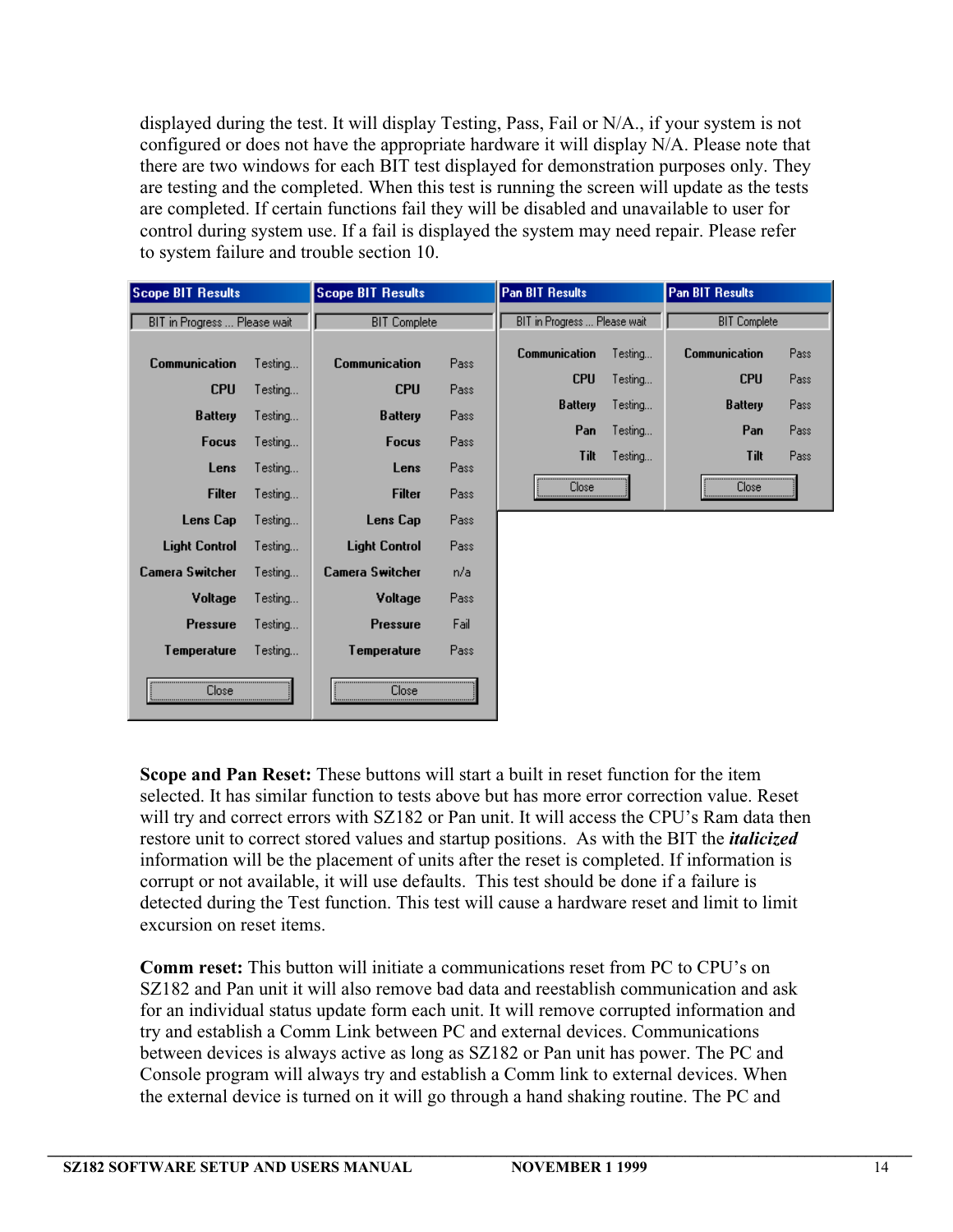Console software will acknowledge and then bottom status display bar will become active (Dark Numbers) see sample below. There is no display box. Use this if you have trouble with communication link between console and system or your bottom status display is not responding or updating to commands. Closing Console program and restarting program has a similar effect. The Console program will initiate a system search for devices and initialize and establish communications between Console program and devices.



e to Bart OK Volt 00.0 PSt 0.0 Temp 00.0 C A2:724 EL-2032 Lim Cap: Transit 11:15 AM 3/2/89

Communication to SZ182 and Pan unit must be active in order to send and receive any control information from Console to external devices. If you can control external devices (TX) but your display is inactive or none responsive there must be corrupted data being received (RX) by the Console program. Conversely if you are receiving (RX) updated information but can not control external devices, then there must be corrupted data being transmitted (TX) by the Console program. If a Comm reset or a program restart does not establish an active Comm link then there is a communication problem. Possible problems are the following: external device may not be turned on, the PC COM port is not configured correctly in the console.INI file, the PC COM port may not be active or there is a break or high noise level in the RS422 communication lines between PC and external device.

**System reset:** This button is used to reset system and clear battery RAM. Be ware that this reset button will **erase** all user defined and stored information that is present in the both the SZ182 and Pan units CPU's RAM and restore factory default settings. This button should only be used when the system has been corrupted to point where all other Tests and Resets fail to recover the units.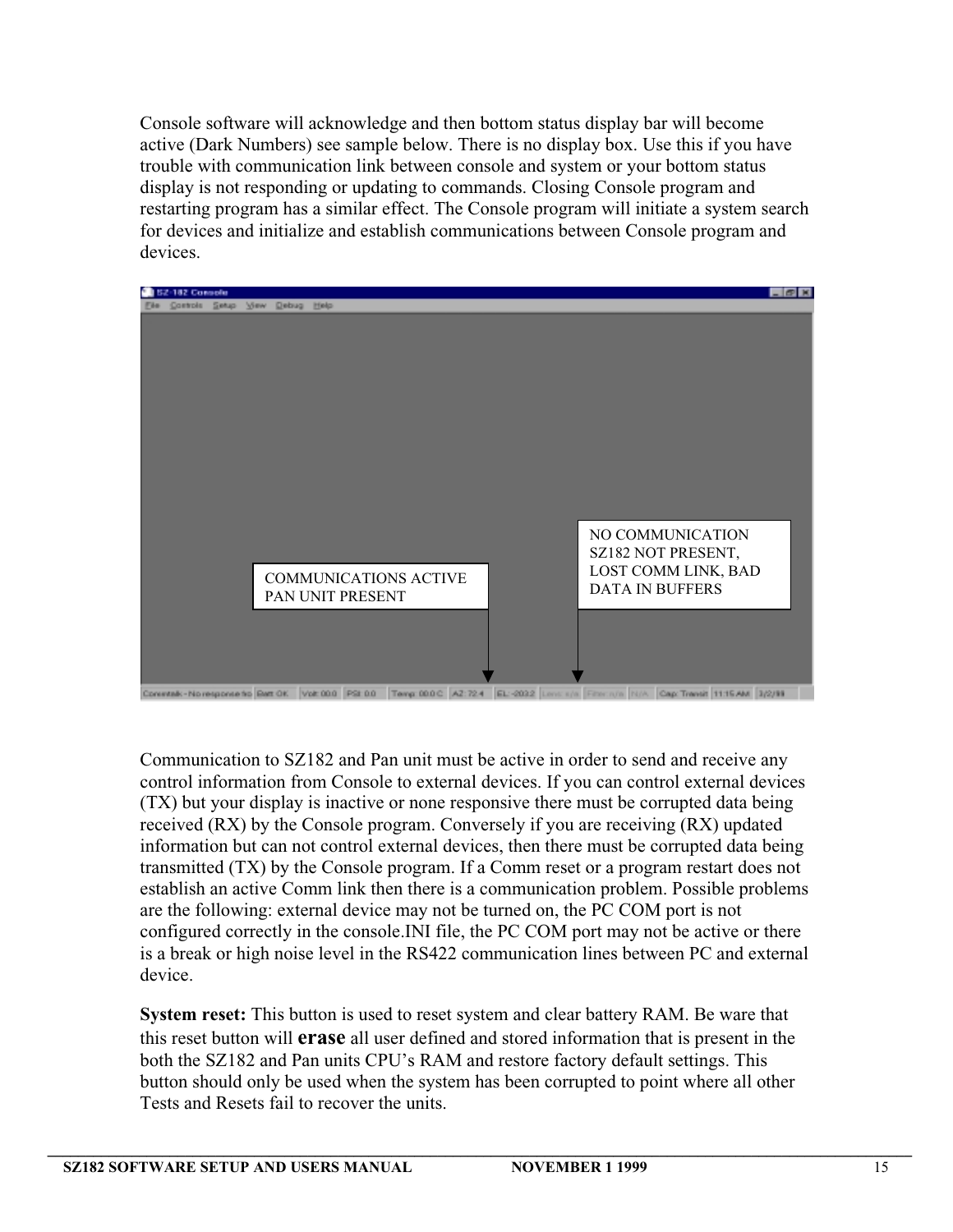# **Setup Forms**

## *Video Window*

The Video window, if this option has been activated, is located within the Console window. This window provides real-time video from the Scope camera through the ITI frame-grabber board installed in the Console PC. This window can be sized, zoomed, and moved within the Console window. This window is only available when the Video option has been integrated activated.

### *Configuration Setup Form*

The Configuration Setup form provides for the status and selection of multiple Scope/Pan units (if available), setup of scope and pan unit accelerations and velocities, setting the descriptions and availability of Lens and Filters. The enabling of optional equipment such the Sun Sensor, Camera Switcher options, Temperature Control options is also available from this menu. Clicking on the item tab will allow switching between Pan and Scope. Clicking the OK or APPLY button will save the changes. Motor speed and velocity changes will not take effect while a motor is moving. They will become effective on the next motion. The Configuration Setup form is shown below.

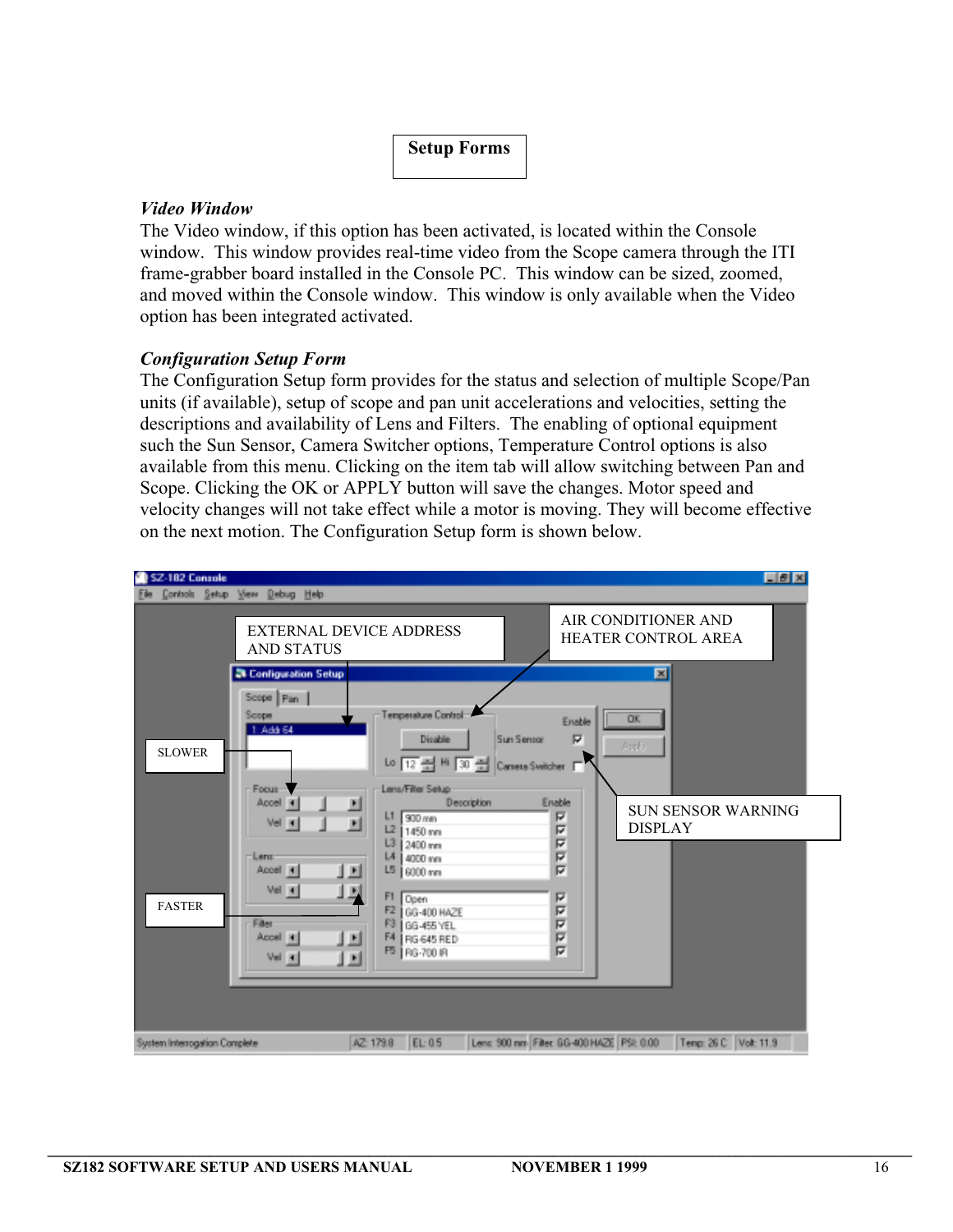# **The Configuration Setup Functional description**

**Scope and Pan Windows**: These windows will show any external systems that are connected to the RS422 communication lines. If there are more that one system the user can select which pair or unit (SZ182) that he wants to communicate with and control. The Questar SZ182 and Pan units are setup to work as pairs. The user can not operate a Pan unit that is not paired to the SZ182 he will be trying to use for viewing.

**Acceleration and Velocity:** These are standard Windows slider bars and arrow bottoms that allow the user to vary the motor setting of listed items. Acceleration will control the ramping up speed of the motor. High acceleration will cause the motor to reach the final velocity faster than the slow acceleration. Generally this setting should be about half way. To high acceleration may cause the motor to stall. Velocity is what speed the motors will travel at once they have accelerated. The full range of speeds is available to the user. The Scope setting should be adequate for most users. They factory defaults are loaded at startup unless the user has modified these settings.

**The Pan unit velocities** most likely will need to be modified on a regular basis when trying to track a target. The user will have a large range of speed settings on both azimuth and elevation. The direction buttons on the Pan Control form access these setting to determine the speeds that the pan will move. Again remember that changing the settings will not take effect until the motor has stopped and told to move again. The Warp buttons and GoTo command also get information from these settings. If you have the speed settings to slow the above motions may be slow. The factory defaults are loaded at startup unless the user has modified these settings. User should experiment to find the best setting for his or her application and the lens power selected. The lens power (mm) will change the magnification and reduce the field of view on the video monitor. Higher power will make object appear to move faster. The following is for reference only to guide the user about Pan and tilt velocities.

| Positional             | Arrow button | Arrow button           | GoTo /fast button | GoTo /fast button       |
|------------------------|--------------|------------------------|-------------------|-------------------------|
| accuracy $.03^{\circ}$ | Sliders slow | Sliders fast           | Sliders slow      | Sliders fast            |
| Azimuth                | $.01\%$ sec  | $1^{\circ}/\text{sec}$ | $3^{\circ}/sec$   | $15^{\circ}/\text{sec}$ |
|                        |              |                        |                   |                         |
| Elevation              | $.009\%$ sec | $.02^{\circ}/sec$      | $.6^{\circ}/sec$  | $2^{\circ}/sec$         |
|                        |              |                        |                   |                         |

**Position accuracy** is error based on gear backlash and mechanics, which cause deviations in return to a given position or displayed position.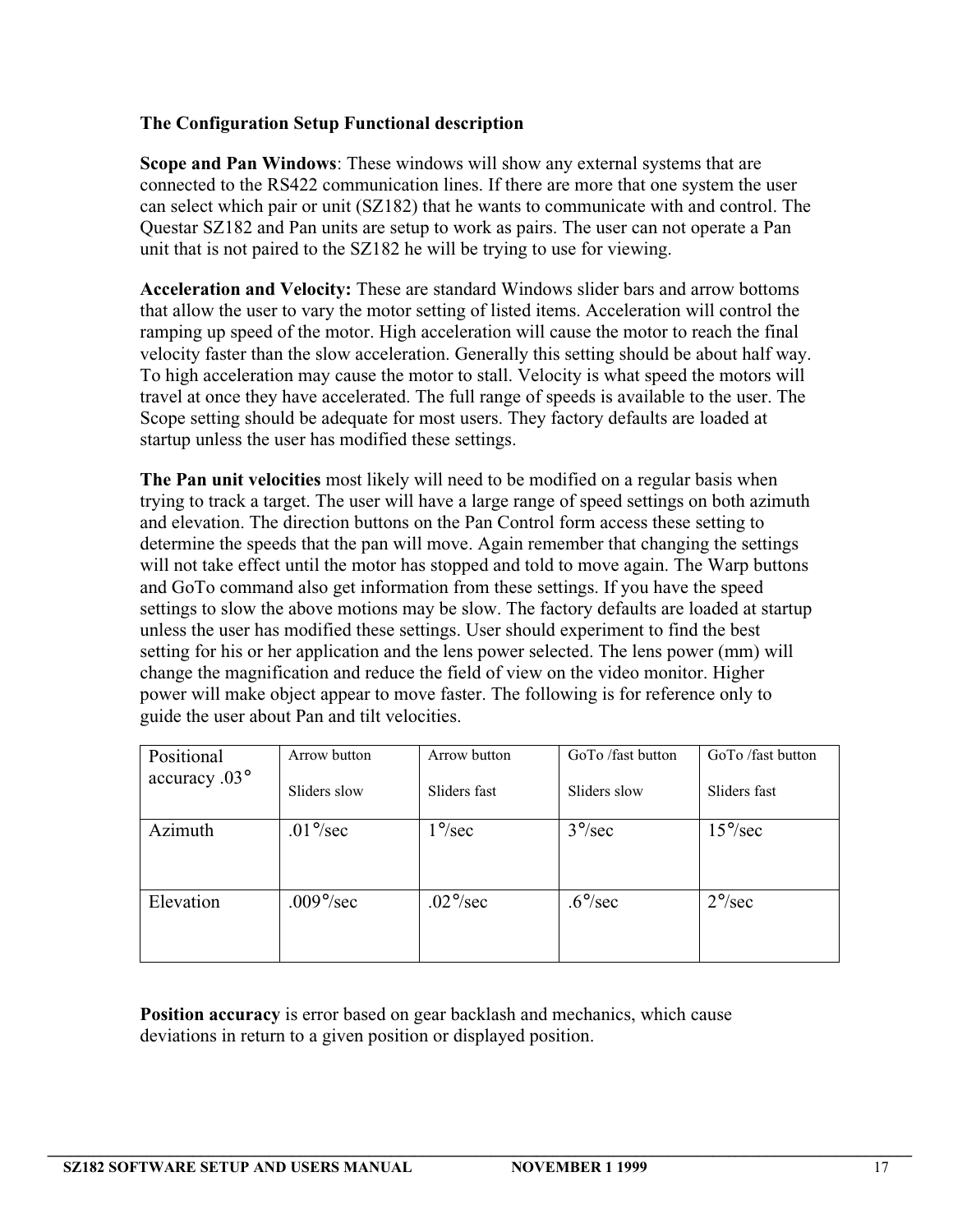Lens/ Filter Setup: The user does have the ability to rename these to suite their need. Questar supplies a custom configuration and Consule.INI file for each system shipped. Please remember to keep a backup copy of this file to resort system to Questar supplied setting. The descriptions listed are actual hardware Questar installed into the system when purchased. The user can disable a specific Lens or Filter if he decides not to use it. When it is disabled the system will skip that selection and not allow the user to access it from the Scope Control form.

**Sun Sensor:** This button will enable or disable the Console program to be notified by the external optional hardware that the Sun Sensor is activated. When the sun sensor is activated the video main system will momentarily go blank and a window message will appear to notify the user if this button is checked. When the sun shutter opens the message will disappear. The sun sensor system is set up to close off the optical path in front of the main camera if it detects too much sunlight to keep the main camera from being damaged. The finder camera does not have this protection. The sensitivity is factory set to engage when the scope unit is in close proximity to the sun approximately ±4°. This option is an internally controlled system that has not user input or override. The only way to open the shutter when closed is to move scope unit away from sun. If you did not purchase this option then you should not click this option. It may cause the warning windows to pop up by mistake. See warning message section later in this manual.

**Camera Switcher:** This button will enable the Console program to control a third camera or a switching stage if the hardware is installed in the SZ182 system. It may activate the Auxiliary camera control button depending on installed hardware. If the hardware is not installed this button will not function even if it looks active on the Camera control form.

**Temperature Control:** Temperature control is and optional software and or hardware upgrade. You must purchase the hardware in order to have control from this area. The SZ182 enclosure must be outfitted with the Peltier AC and or AC/Heating unit to have the ability to change enclosure temperatures.

**Enable/Disable** button will enable the user to activate SZ182 CPU on board temperature control and allow the user to enter values to turn on the air conditioner and heater unit inside the SZ182 unit. If you **Disable** CPU control, the air conditioner and heater unit will work from its own built-in protection thermostat. The current hardware temperature settings are 35° C to turn on air conditioner unit and 10° C to turn on heater unit.

**Hi:** will let the user set values from 29 to 34 ° C. When the internal temperature reaches this value the air conditioner will turn. It will stay on until the internal temperature is lowered 2 ° C from the turn on setting.

Lo: will let the user set values from 11 to 16° C. When the temperature raises 2 ° C the heater will turn off.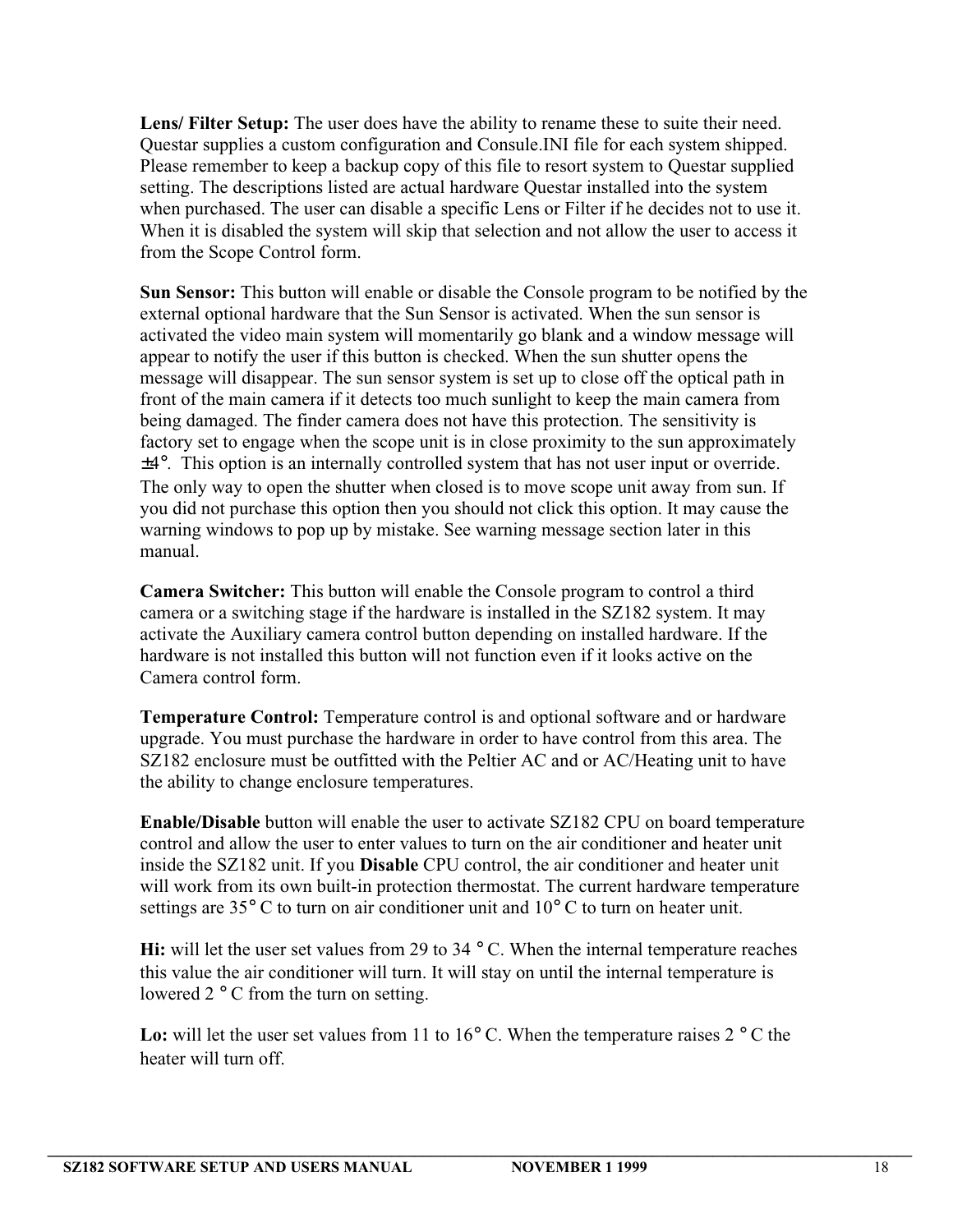# **Temperature Control setting should be set once and only adjusted if required. All internal electronics are rated at least to 50**°**C.**

Please refer to Setup and Install hardware manual and the specific data book for the Peltier air conditioner and heater unit if you need more specifics about this unit.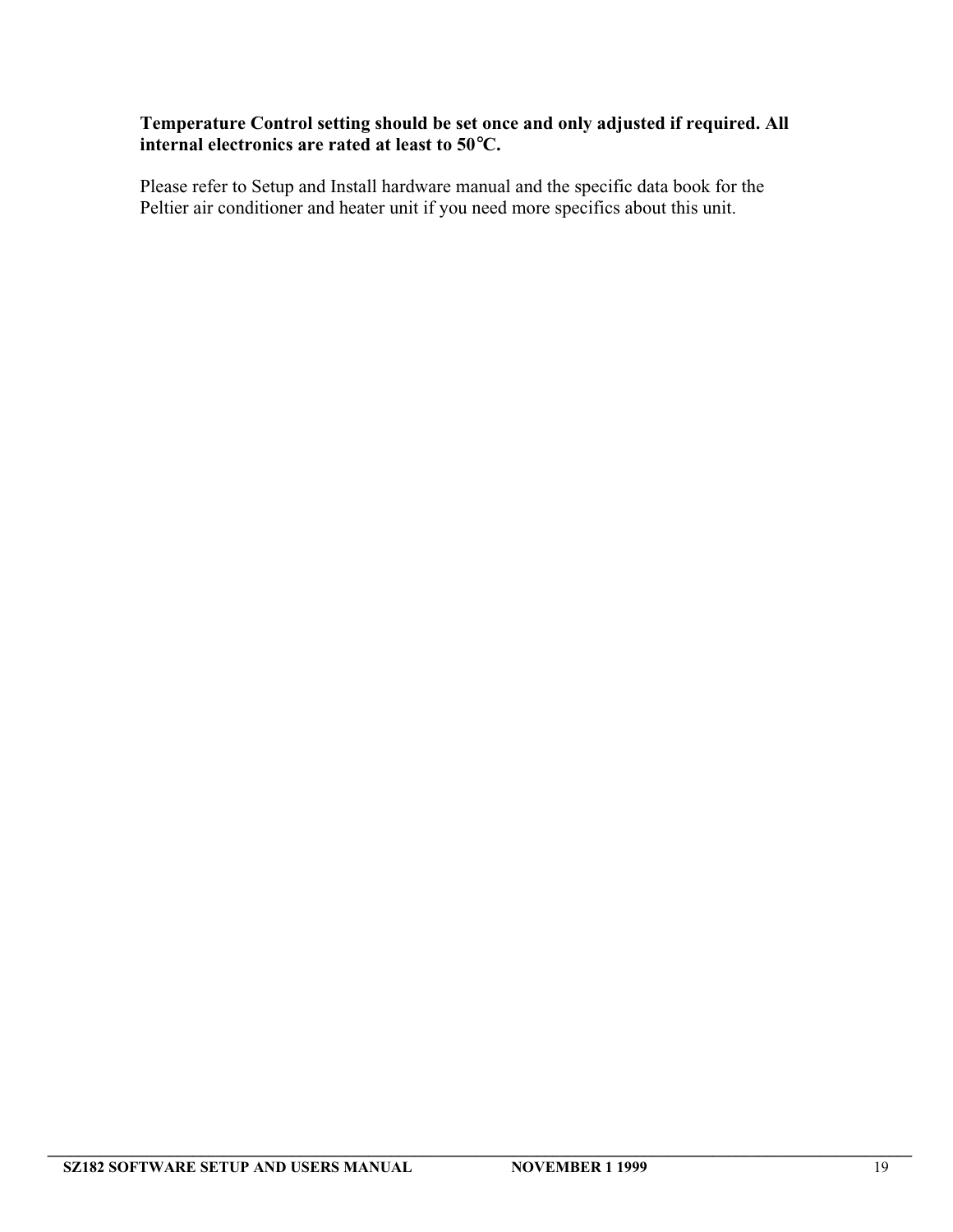### *Setup Pan Control Form*

The Pan Control Setup form provides for the setup of the Pan unit Reference Position, Home Position, and Scope Altitude (height above sea level in meters). The Pan Control Setup form is shown below. Access this via the **Setup** drop down menu and click on **Pan**

| SZ-182 Console                 |                                                                                                                                                                                                                                                                                                                                                                    | <b>EBX</b>                           |
|--------------------------------|--------------------------------------------------------------------------------------------------------------------------------------------------------------------------------------------------------------------------------------------------------------------------------------------------------------------------------------------------------------------|--------------------------------------|
| Controls Setup View Debug Help |                                                                                                                                                                                                                                                                                                                                                                    |                                      |
| <b>C</b> Part Company<br>쯰     | + Pan Controls<br>Pan / Tilt<br>Pleasts<br>AZ=180.0 EL=0.3<br>AZ-179.1 EL-0.5<br><b>STOP</b><br>AZ-28.1 EL-12.2<br>₩<br><b>Zil Pan Control Setup</b><br>図<br>AZ=179.9 EL=0.4<br>-Reference Position:<br>Azimuth 0.0<br>AZ-179.8 EL-0.5<br>Set<br>Elevation 0.0<br>Home Position:<br>Azinuth 179.9<br>Set<br>Elevation 0.4<br>- Scope Altitude<br>Set<br>Altude 1.3 | 페<br>Set<br>Set<br>Set<br>Set<br>Set |
| System Interrogation Complete  | Lenc: 900 nm Filter: 6G-400 HAZE PSt: 0.00<br>EL: 0.5<br>AZ: 179.8                                                                                                                                                                                                                                                                                                 | Tenp: 26 C Volt 11.9                 |

The **Reference Position** is used to determine a known reference point for calibrating the Pan unit to its actual compass location. When the '**Set…**' button is clicked in the Reference Position, the following form is displayed;

| <b>A. Reference Position Setup</b>             |        |  |  |  |  |  |
|------------------------------------------------|--------|--|--|--|--|--|
| 1. Aim Scope at Object of Known Reference      |        |  |  |  |  |  |
| 2. Enter Azimuth and Elevation of Known Object |        |  |  |  |  |  |
| 10.0<br>0.0                                    |        |  |  |  |  |  |
| 3. Press SAVE to Set Reference Position        |        |  |  |  |  |  |
|                                                | Cancel |  |  |  |  |  |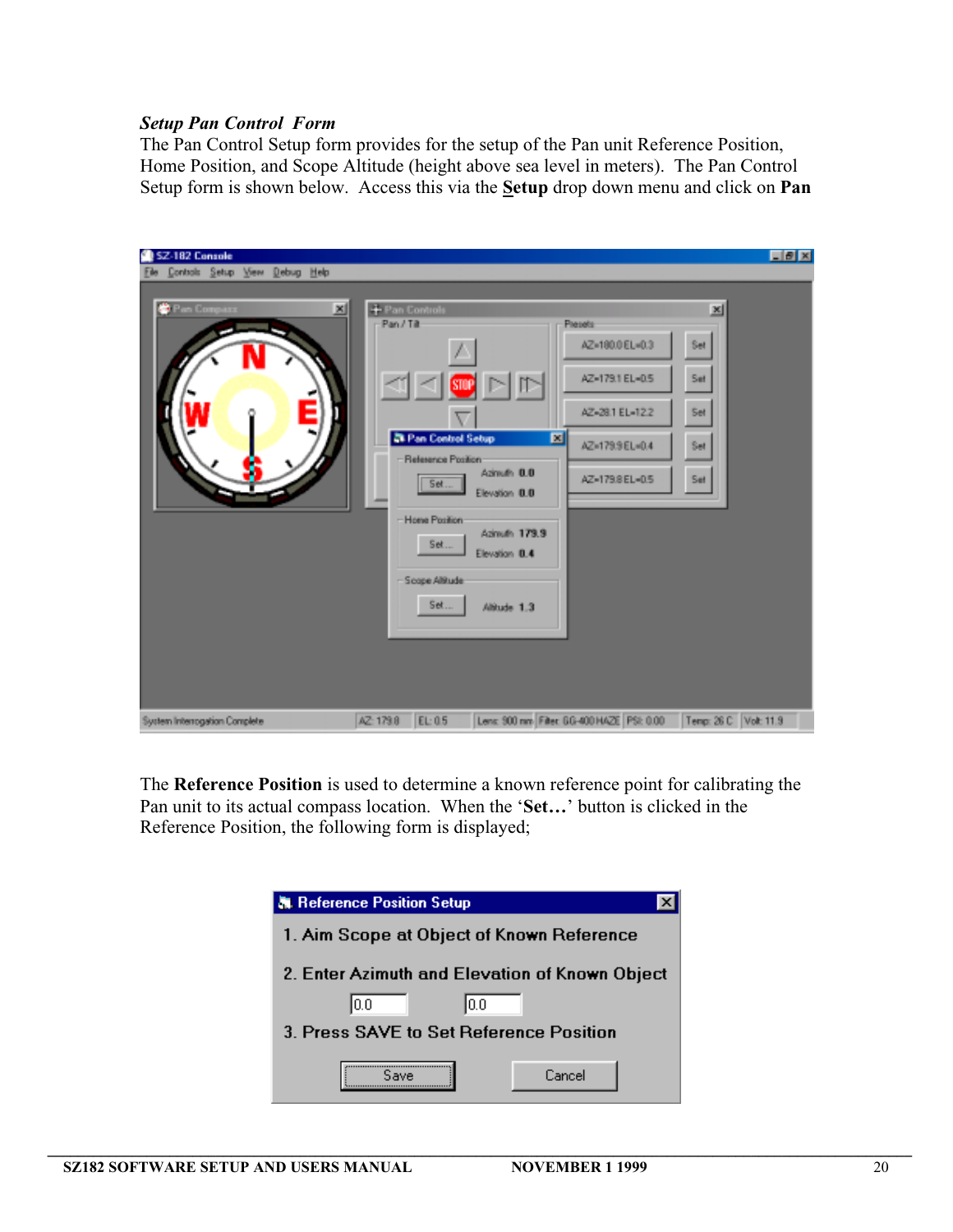You will now need to open the Pan control form to position Pan unit. Move the Pan unit until you have acquired your known target. Center the target on your monitor and zoom up to medium power say 2400mm. Reposition Pan unit to center target on monitor. Now enter the compass Azimuth and elevation information and save to set. Azimuth values are degree headings from a compass, which range from 0 to 359.9 degrees. Elevation values are from  $-15$  to  $+15$  degrees. There are many ways to calibrate Pan unit. The more accurately you calibrate the unit the better position display information you will get. If there is no known target, you will have to calibrate the Pan unit with a precision compass and precision level or inclinometer. The procedure is as follows:

Move Pan unit to mid points in azimuth and elevation between limits, this position will point the viewing end of the SZ182 away from the pan power cable and place the SZ182 close to horizontal. This does not have to be exact. Generally on first power up the Pan unit will move to mid points if there is no stored information in RAM. Refer to Pan unit installation instructions for viewing area setup and placement.

Go out to Pan unit and take position information manually. Use the compass to get a reference azimuth position in degrees. The viewing end of the SZ182 is where the scope will be pointing. You will need to determine this direction in relationship to a compass heading. If the SZ182 is pointing east the azimuth will be 90. If pointing south it will be 180. West = 270, North = 0

Use a level or inclinometer to determine tilt angle in  $+$  or  $-$  degrees. If the viewing end of SZ182 is tilting up or above level then the angle will be a  $(+)$  tilt degree. Conversely if it is pointing down to ground then it will be  $a(-)$  tilt angle.

Record all information and then enter data into above setup screen and click save. After you do this, the Pan unit will calibrate its positional information to coincide with the data that was entered. Your bottom status display bar will now show you where you are looking. It should be the information you just entered. Now, the user should find a landmark or a target such as a building by moving the Pan unit until it is displayed on the monitor. Record the displayed information from the bottom status display and save for future use. Please use the page at rear of this manual to record your data.

This information can be used to setup Pan unit if the RAM is erased or becomes corrupted. You would move Pan unit to display the landmark on monitor and then follow Pan unit setup procedures above. Enter the azimuth and elevation information into the setup screens and the system will be calibrated. In most cases this position will be set to **Home**.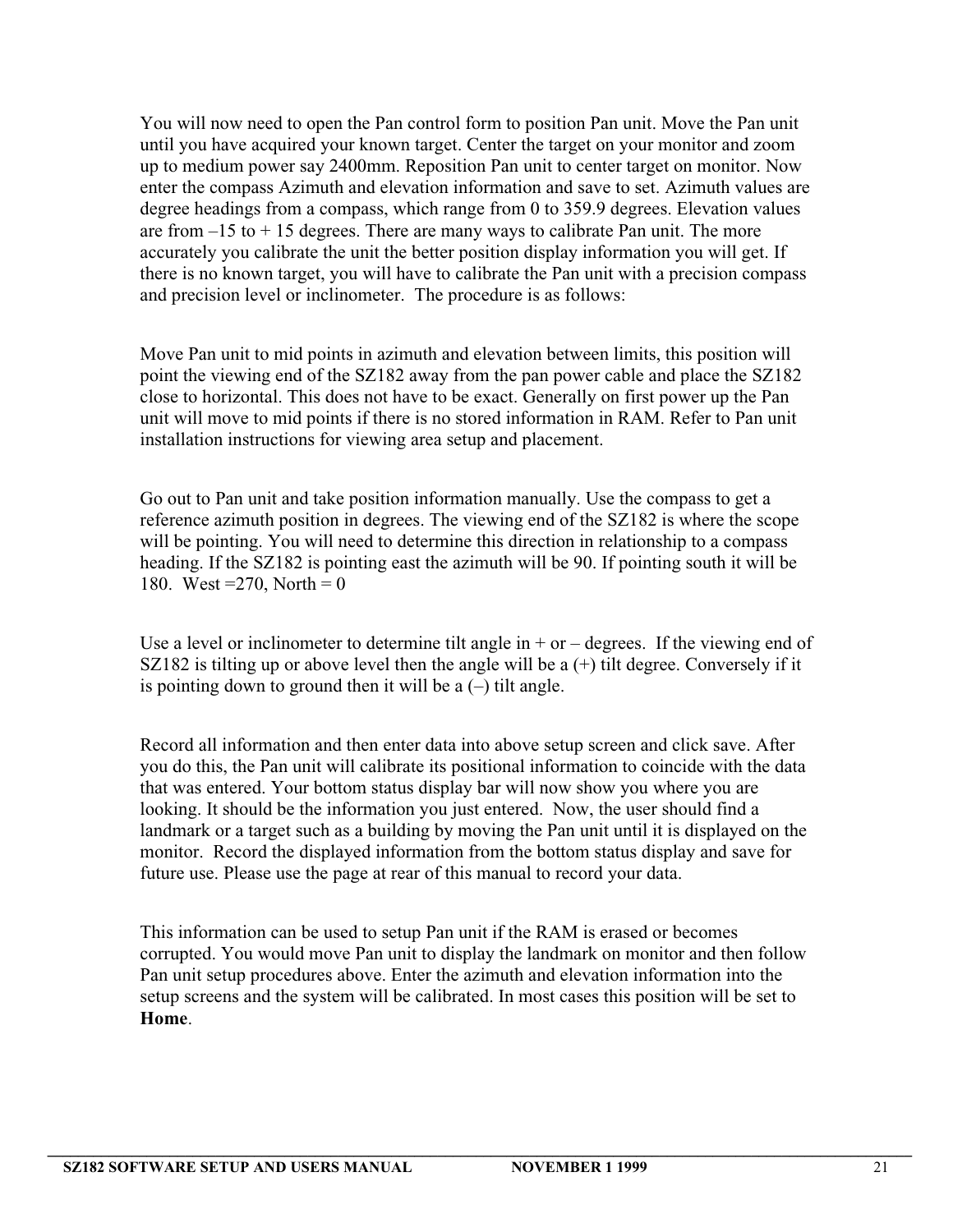The **Home Position** is used to provide a one step method for moving the Pan unit to a preferred Azimuth and Elevation. When the '**Set…**' button is clicked in the Home Position Setup it will store this position as **Home**. The following form is displayed.

| <b>N</b> Home Position Setup       | 1. Move Scope to Desired Home Position |  |
|------------------------------------|----------------------------------------|--|
| 2. Press SAVE to Set Home Position |                                        |  |
| Save                               | Cancel                                 |  |

Home can be any point that you desire but may be a point of importance (landmark) to verify pointing and reposition accuracy. If you set home in this fashion you will be able to verify Pan accuracy by just pressing the Home button on the Pan control form. **Home** position will also become the startup position for Pan Test and Pan Reset.

The **Scope Altitude** (height above sea level in meters) is used as a reference point when the Pan Controls form '**GoTo**' function is used to position the Scope based on Bearing and Range to a target. When the '**Set…**' button is clicked in the Scope Altitude group, the following form is displayed. Enter the appropriate information and then save.

| <b>Scope Altitude Setup</b>               |        |  |  |  |  |  |  |  |
|-------------------------------------------|--------|--|--|--|--|--|--|--|
| 1. Enter Altitude of Scope Unit in meters |        |  |  |  |  |  |  |  |
| 10.0                                      |        |  |  |  |  |  |  |  |
| 2. Press SAVE to Set Scope Altitude       |        |  |  |  |  |  |  |  |
|                                           |        |  |  |  |  |  |  |  |
| Save                                      | Cancel |  |  |  |  |  |  |  |
|                                           |        |  |  |  |  |  |  |  |

All the above settings and entered information can be changed by the user at any time. Once this information is changed it will change all related positional displays. The Pan test and reset will not effect this information. This information will only be removed when "**System Reset**" button is used in the System control form or the battery backup RAM has been lost.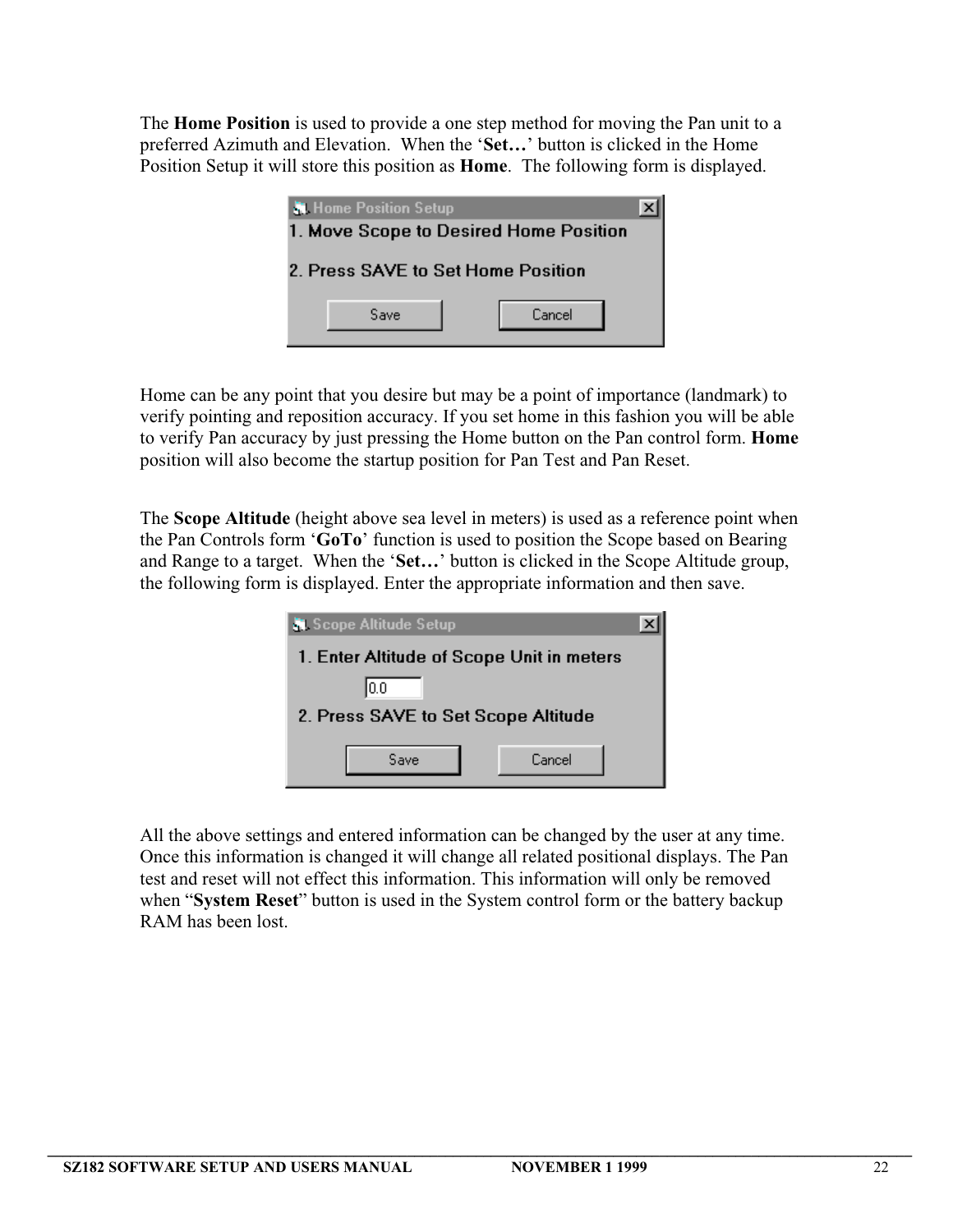|--|

**Compass:** Is a visual GUI compass display that tells you where the SZ182 is pointing or viewing. The above Pan setup forms have now oriented the scope to a compass heading if you have set the reference position. If you move the pan unit the compass will move and update to follow actual motion. This is useful reference tool to assist the user in getting a general idea of where he is looking.

**Compass functional tools:** These tools are available as an upgrade on some units. They will allow the user to drag and drop the directional pointer or point to a location and click to move pan unit. Placing the mouse pointer on the compass will display a position you want it to move to, click the mouse to move. This is a similar function as **GoTo** but not as accurate.

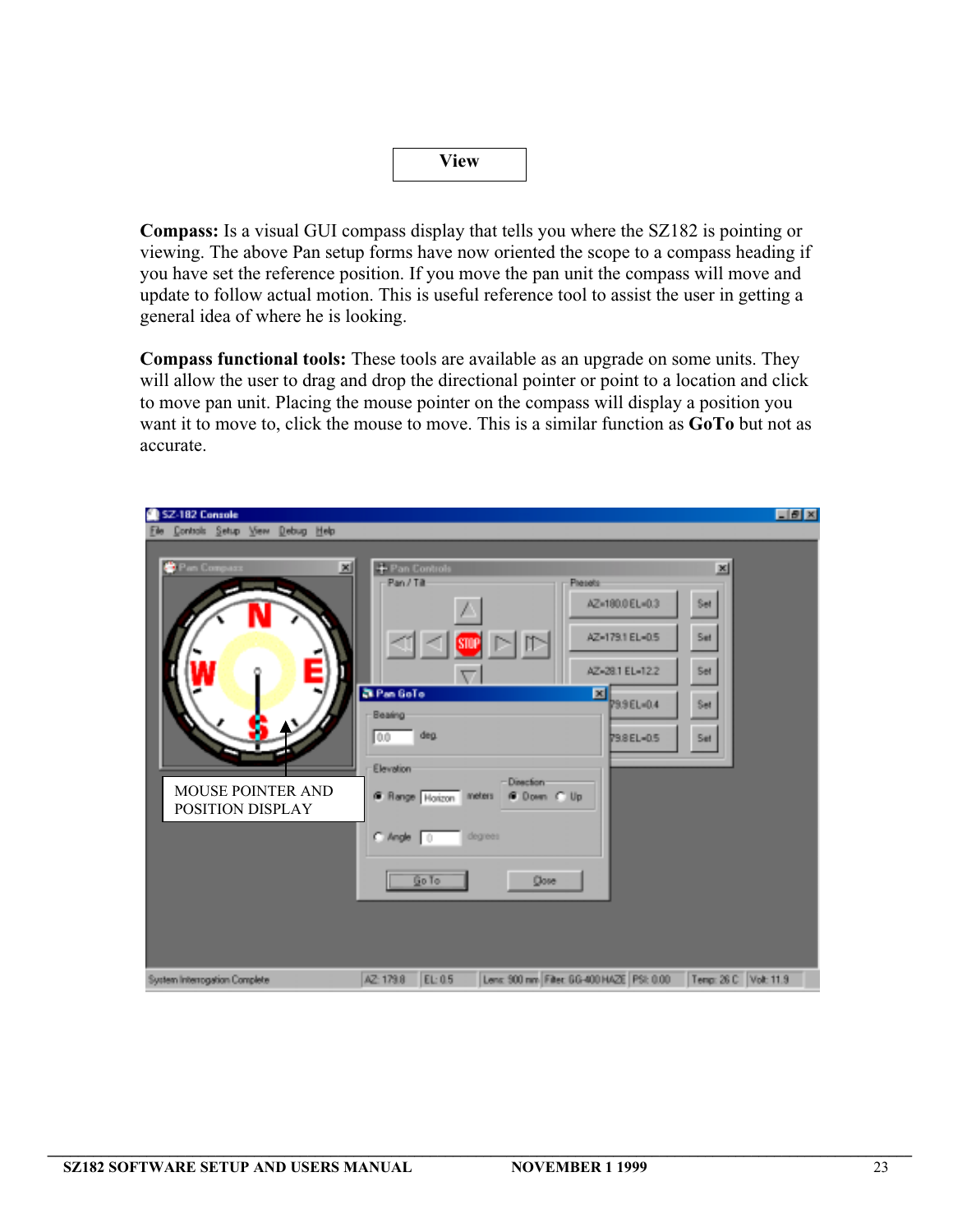**GoTo:** This is very useful function and can be used to point the system at a target if you know the targets compass location and range (distance). If the user were using a radar system he would just enter the information from his radar into the appropriate boxes and click **GoTo**. The Pan unit will move the system to the correct location and the target will now be on the video screen. From this same screen the user can also adjust position by changing entered information by small amounts. If the user only wants to change elevation he could click on the angle button and then change displayed angle setting, then press **GoTo**. As shown above the User has the ability to have multiple active windows to control the Pan Unit.

The **GoTo** screen can also be used to determine Compass heading and range to a target. If the user finds a target while moving the Pan unit, he can open the GoTo screen and the information will be displayed.

**GoTo** accuracy is based on the information that the user entered in the Pan Setup windows. It uses this information to triangulate range (distance), angle and bearing (compass heading). The internal calculator uses standard 90-degree triangle information and does the calculation for you. Range will display Horizontal when the target is at infinity, meaning the elevation angle is 0 and that the elevation is parallel to the ground. The following diagram depicts the basic concept.



Distance- Range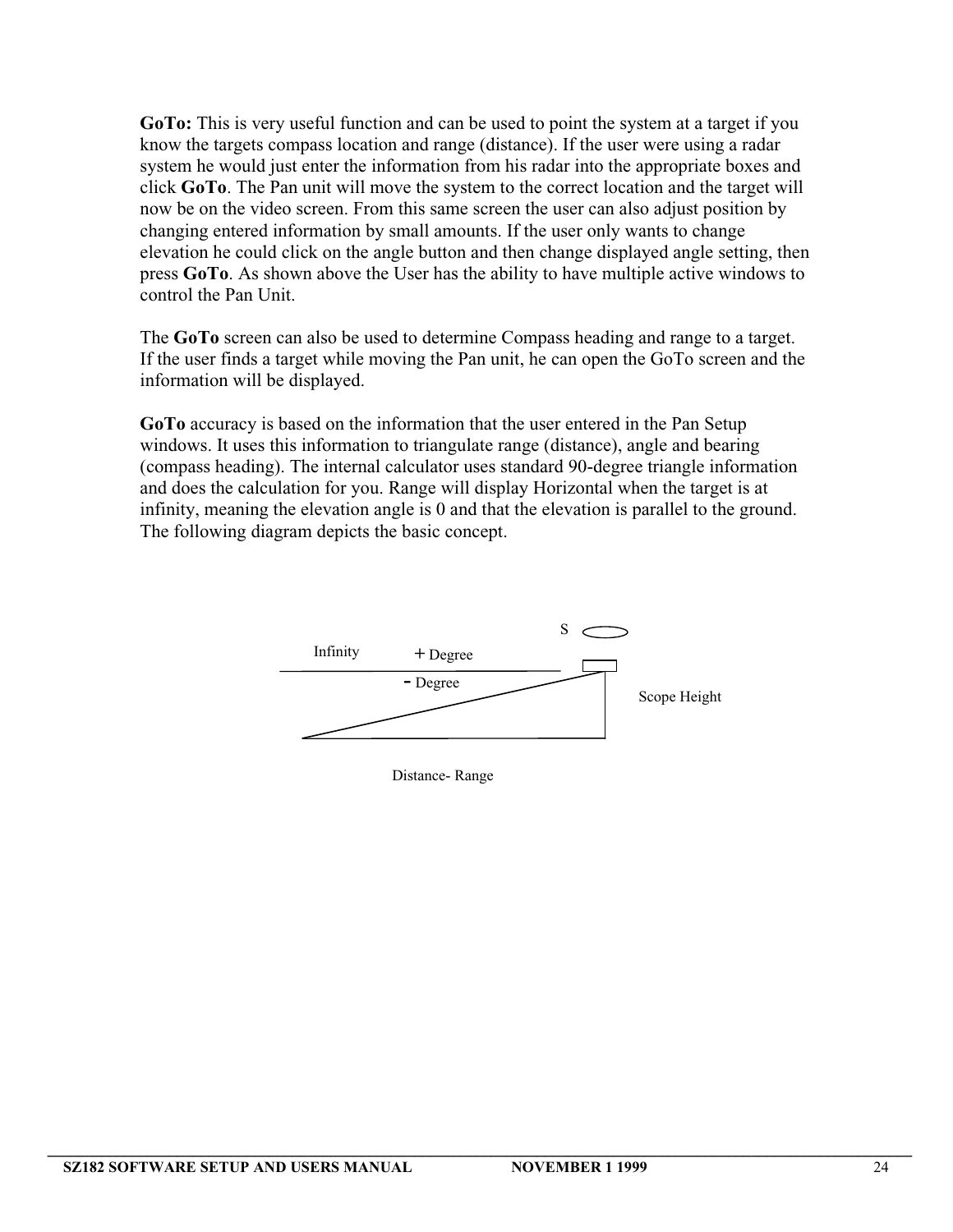| <b>Console INI</b> |  |
|--------------------|--|
| setup              |  |

**Console INI file:** The Console software uses this file when the user starts the Questar SZ182 Console program. This file sets up program displayed information, COM port and enable some hardware function. The most important function in this file is the setup of COM port. This port is how the software will communicate with the SZ182 and Pan unit.

**Changing COM port:** The installation software will automatically install Console software and support drivers to control communication. These drivers will support Windows 95, 98 and NT. The installation process will set the COM port to COM 1, which is the most common port available. You will have to check your computer to determine if this port is available. Some older systems use this port to control the mouse. If this is the case you will have to modify the .INI settings to change to next available COM port. See the following sample to demonstrate this change. All the user has to do is change "Port=1" to the port that is available on your PC. The other settings should not be changed unless you are directed to do so by Questar.

[DataComm] Modem=0 Port=1  $\;\;$ ;;( 1,2,3,4) Mode=9600,N,8,1 Protocol=Kermit DialingTimeout=25 MaxReSend=5 FailMax=1 TimeOut=200

**Enable hardware and equipment:** There are many lines of information within this file that will change as you change configurations within the program itself. They will change when you close the Console program automatically. Refer back to Configuration menu for user information input. Questar recommends that no other settings be changed. All correct information pertaining to your system is contained in the Custom .INI file shipped with your unit. Changing settings may adversely effect the function of your system.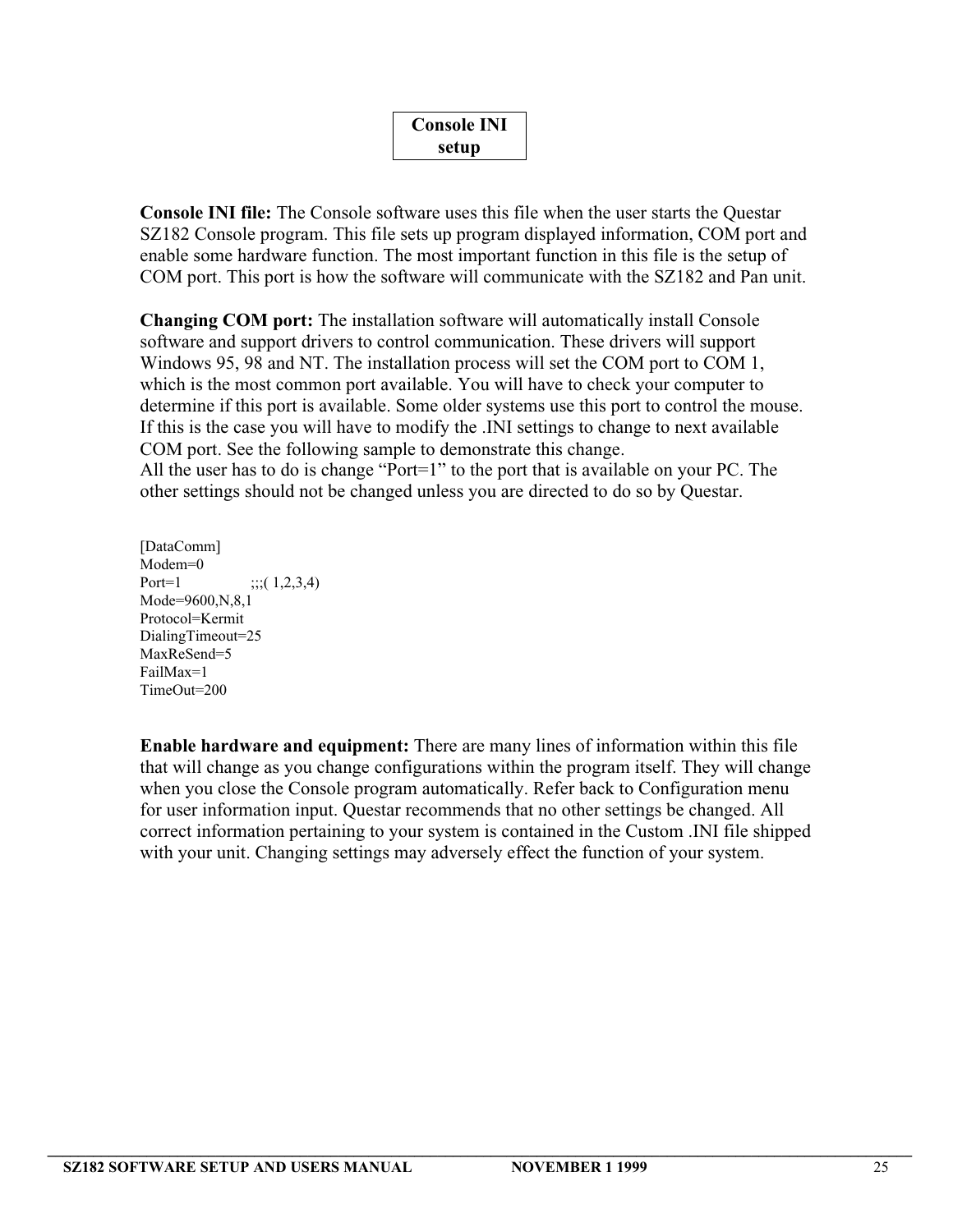| <b>Multi-Console</b> |  |
|----------------------|--|
| setup                |  |

# *Multi-Console Configuration*

The Console program is capable of running as either the Main Console to the Questar SZ-182 Scope and Pan system, or as a Subordinate Console in a Multi-Console configuration as pictured below.



After the installation process has completed, the Console program is configured as the Main Console. In order to designate the PC as a Subordinate Host in a Multi-Console configuration another step must be performed to complete the installation and setup process. The "Console Configuration Utility" program will be provided for this purpose so it can be loaded onto the PC if this upgrade was purchased. To run this program, the user selects the following from the Windows.

Start menu;

Start > Programs >

Questar SZ-182 Console >

### **Console Configuration Utility**

Once the Console Configuration Utility program is started, the user is presented with the following form;

| SZ-182 Console Configuration Utility <b>X</b> |  |
|-----------------------------------------------|--|
| Select Console Type                           |  |
| ◯ Main Console                                |  |
| 国国<br><b><i>C</i></b> SubOrdinate Console     |  |
| Cancel<br>Save                                |  |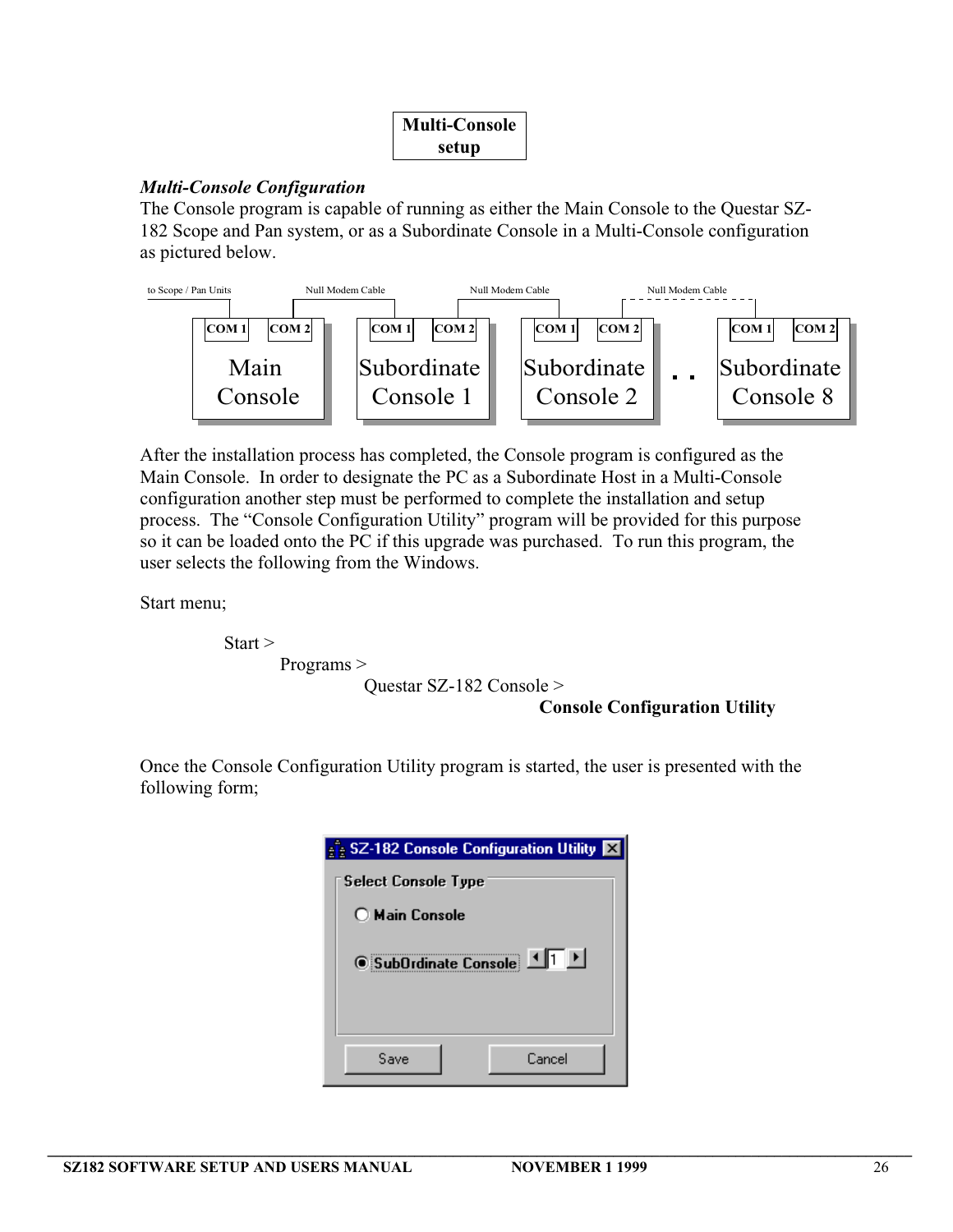The user then selects either the "Main Console" or "Subordinate Console" options. If the "Subordinate Console" option is selected, then the user must select a Host number by the using the arrow buttons. Once this is done, the user clicks on the "Save" button to complete the configuration of the Console program.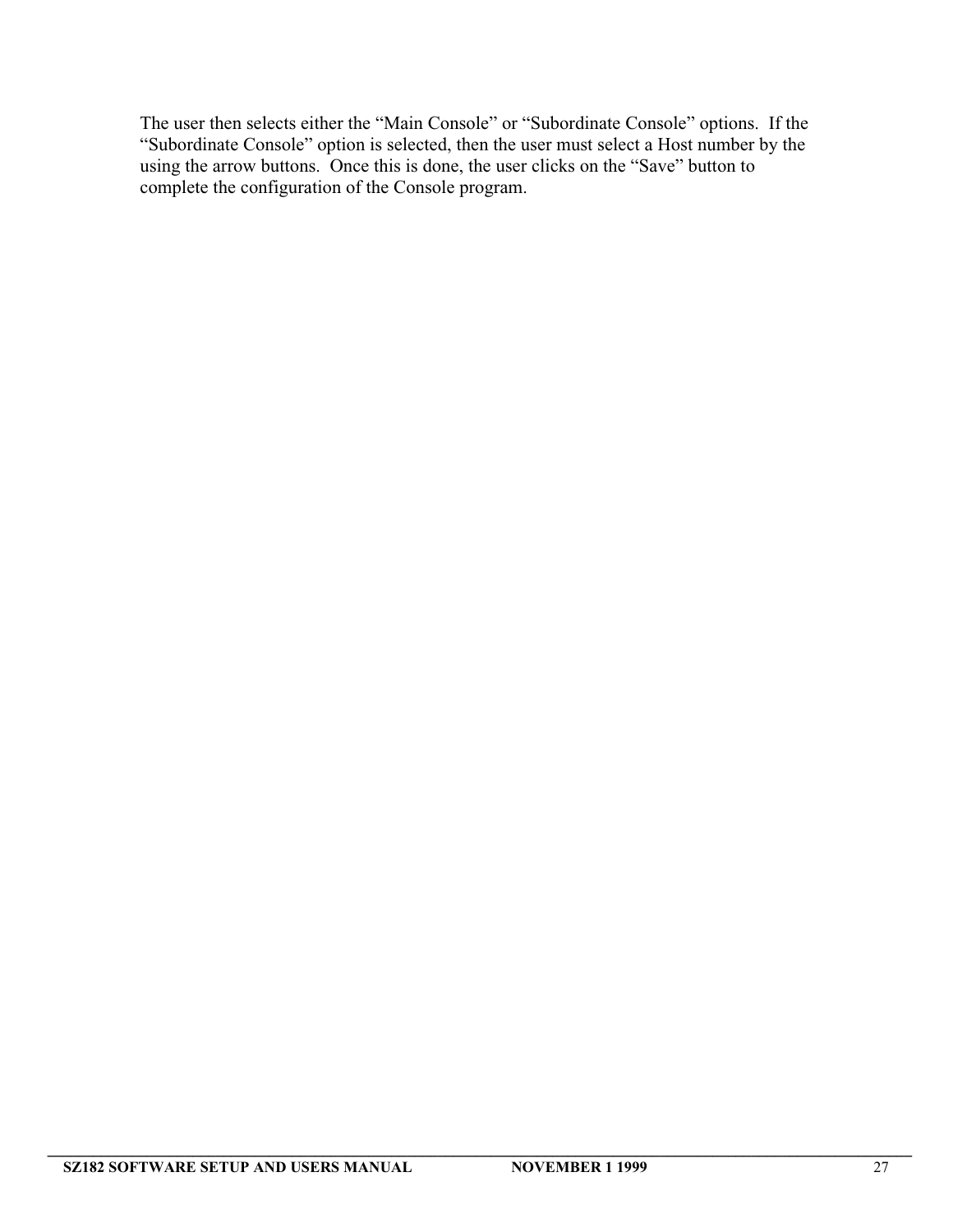**Setup Information Record sheet**

**Setup Information for Pan Unit**

**Landmark Description: \_\_\_\_\_\_\_\_\_\_\_\_\_\_\_\_\_\_\_\_\_\_\_\_\_\_\_\_\_\_\_\_\_**

**Azimuth: \_\_\_\_\_\_\_\_\_\_\_\_\_\_\_\_\_\_\_\_\_\_\_\_\_\_\_\_\_\_\_\_\_\_\_\_**

**Elevation: \_\_\_\_\_\_\_\_\_\_\_\_\_\_\_\_\_\_\_\_\_\_\_\_\_\_\_\_\_\_\_\_\_\_\_**

**Altitude: \_\_\_\_\_\_\_\_\_\_\_\_\_\_\_\_\_\_\_\_\_\_\_\_\_\_\_\_\_\_\_\_\_\_\_\_**

**Range: \_\_\_\_\_\_\_\_\_\_\_\_\_\_\_\_\_\_\_\_\_\_\_\_\_\_\_\_\_\_\_\_\_\_\_\_\_**

**Setup Information for SZ182 Lens and Filter Display**

|                  | Filter # 2: $\frac{2}{2}$ |
|------------------|---------------------------|
| Lens # 3: $\_\_$ |                           |
|                  |                           |
| Lens #5: $\_$    |                           |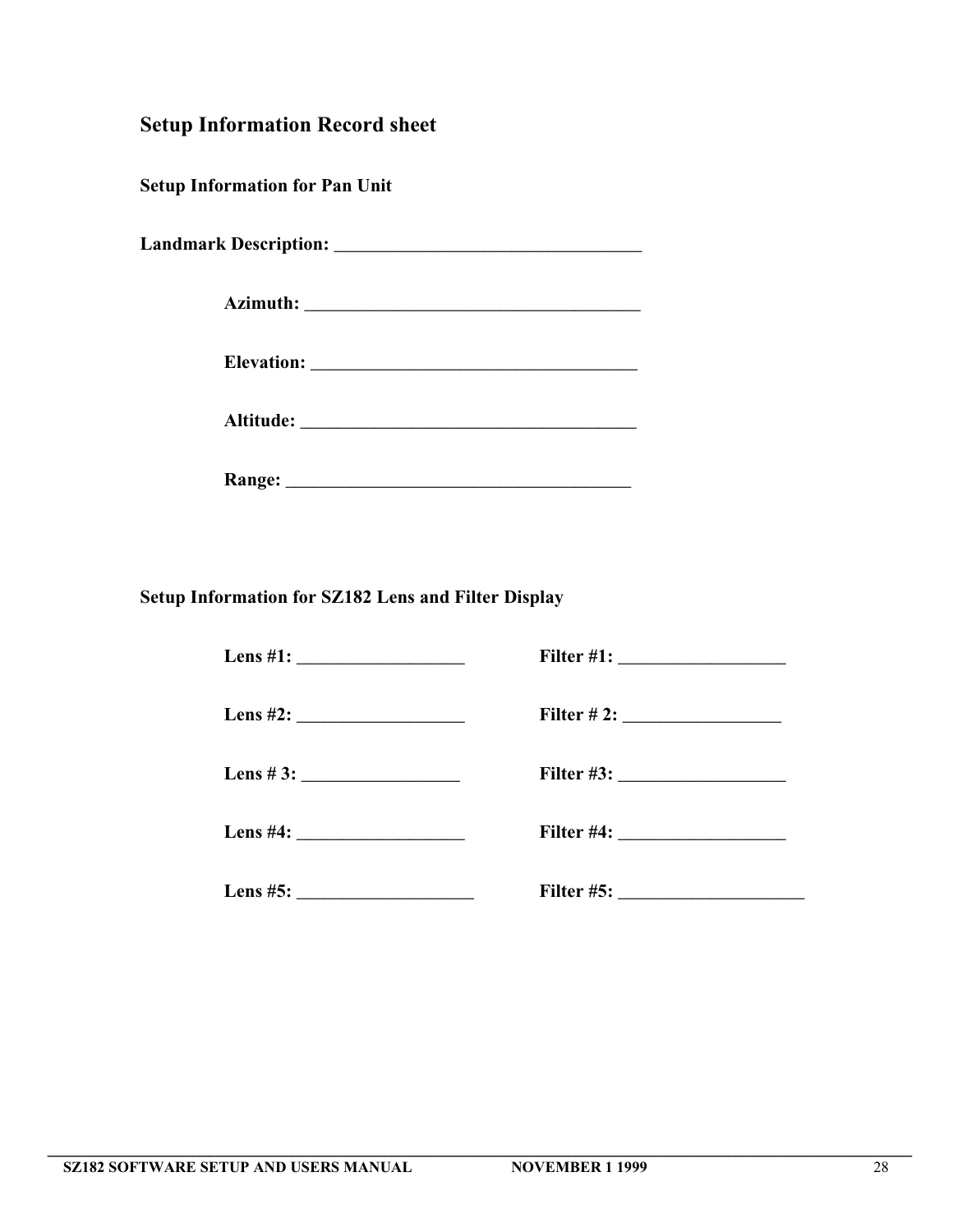# **Debug**

This drop down menu is a diagnostic tool to help locate problems with the SZ182, Pan/Tilt and Console program. This menu option should be disabled unless advised by a Questar technician. It may slow down Console application if run on a constant basis. The windows available are shown below.

| SZ-182 Console                                                                                                                                                                                                                                                                                                                                |               |                                                                                                                                                                                                                                         |                                                                                                                                                 |   |                                                                                                                                                                                                                            |                                                                                                                                                                                          | $F \times$ |
|-----------------------------------------------------------------------------------------------------------------------------------------------------------------------------------------------------------------------------------------------------------------------------------------------------------------------------------------------|---------------|-----------------------------------------------------------------------------------------------------------------------------------------------------------------------------------------------------------------------------------------|-------------------------------------------------------------------------------------------------------------------------------------------------|---|----------------------------------------------------------------------------------------------------------------------------------------------------------------------------------------------------------------------------|------------------------------------------------------------------------------------------------------------------------------------------------------------------------------------------|------------|
| Controls Setup View Debug Help<br>E Error Messages<br>Normal status from Unit 64 is 255<br>Normal status from Unit 96 is 255<br>Scope: Serial communications sequence number not in sr.<br>Scope: Serial communications sequence number not in sr.<br>Pan unit not responding<br>Normal status from Unit 96 is 255<br>$\blacksquare$<br>Close | EDE<br>×<br>Ξ | Scope Info Message<br>Remote ID<br>Seq Number<br>Num Bytes<br>Focus<br><b>Filter/Lens</b><br>Parfoc<br>Parloc Set 1<br>ALC CH<br>ALC Pat<br><b>Limit Bits</b><br>Voltage<br><b>Phensure</b><br>Temperature<br>Spare<br>Engr 1<br>Engr 2 | 64<br>238<br>25<br>4453<br>x21<br>24453<br>$\overline{0}$<br>16<br>s4CDB<br>119<br>$\overline{0}$<br>26<br>$\sqrt{0}$<br>$\theta$<br>$\sqrt{1}$ | 페 | Pan Info Message<br>Renote ID<br>Seg Number<br>Num Bytes<br>Azimuth<br>Elevation<br><b>Red Az</b><br>RefEl<br>Hame Az<br>Horse El<br>Prepet 1 Az<br>Preset 1 El<br>Limit Bits<br>Temperature<br>Enor 1<br>Enor 2<br>Enor 3 | ×<br>96<br>238<br>$\overline{37}$<br>17980<br>50<br>$\overline{0}$<br>$\Box$<br>17994<br>39<br>17999<br>25<br>0 <sub>00</sub><br>$\overline{0}$<br>$\overline{0}$<br>$\overline{0}$<br>O |            |
|                                                                                                                                                                                                                                                                                                                                               |               | Enar 3                                                                                                                                                                                                                                  | LО                                                                                                                                              |   |                                                                                                                                                                                                                            |                                                                                                                                                                                          |            |
| System Interrogation Complete                                                                                                                                                                                                                                                                                                                 | AZ: 179.8     | EL: 0.5                                                                                                                                                                                                                                 |                                                                                                                                                 |   | Lens: 900 nm Filter: GG-400 HAZE PSI: 0.00                                                                                                                                                                                 | Tenp: 26 C Volt: 11.9                                                                                                                                                                    |            |

**Error Message Window:** This window is used to help diagnose problems with the system. It is a visual display for Scope and Pan communication information tracking. If the external devices are on line and there are no problems the message window should display similar information as depicted above. This window generally does show some errors. Errors do not always mean there is a problem. If continuos error messages appear there could be problems developing. The console program has error monitoring and correcting software built in to keep the Comm link open. If it receives bad packets of information it will ask for it again to correct faulty information received.

**Info Message Window:** This window gives basic information about each unit and the status and position of components in each unit. You will see this info change as you move components in each unit.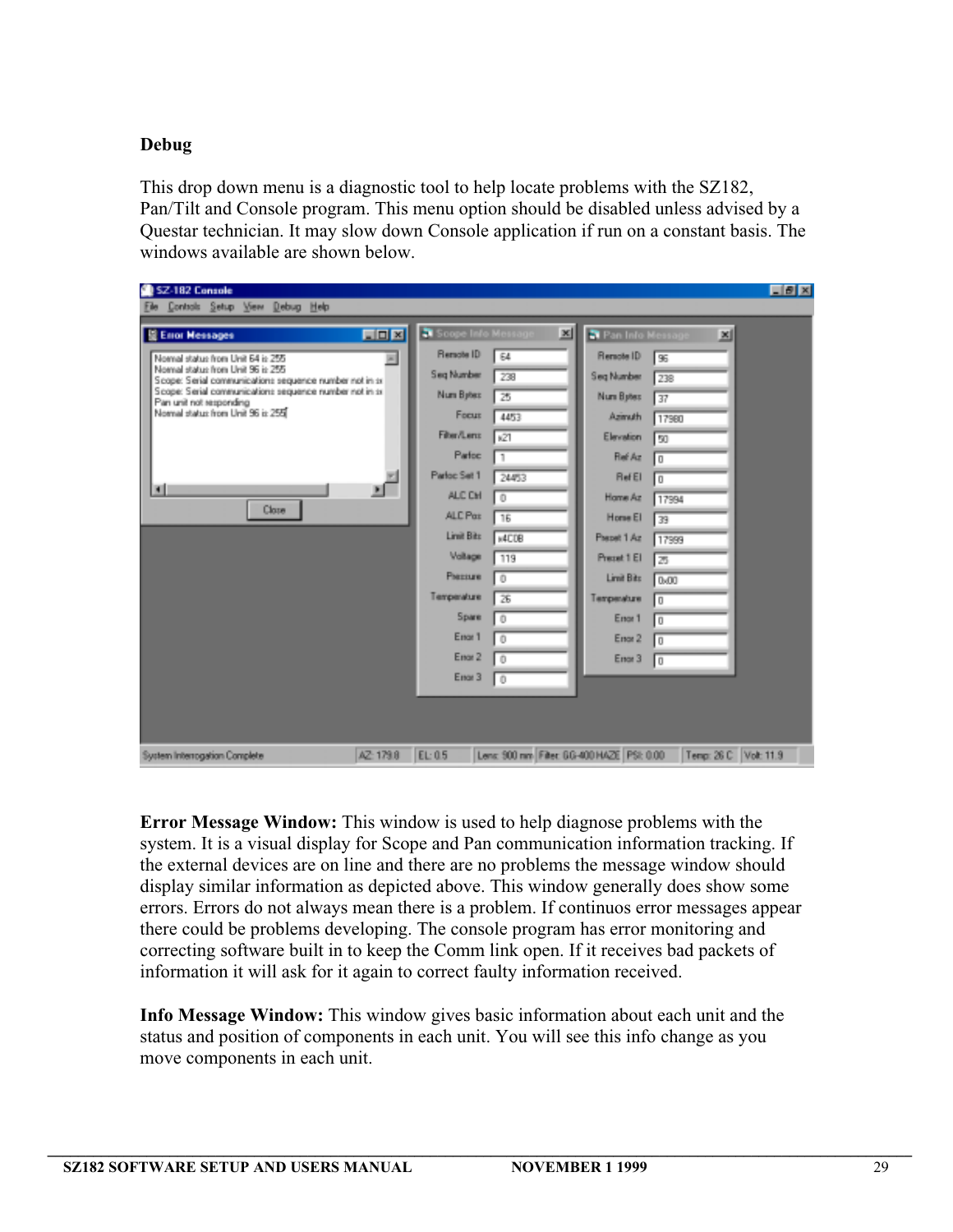# **Warning Message Windows**

The SZ182 Scope has several warning messages to alert the user that may effect operation. The warning message windows must be closed to continue operation of the system. Clicking on the **X** button will close the warning message and allow the user to proceed with operation of the unit. These messages will reappear at predefined time intervals to remind the user to correct the problem if it still needs attention. The following are examples of messages and a brief description of function.



# **Pressure Warning:**

This message is to advise the user that the enclosure pressure is low. It will reappear every couple of hours until the enclosure is pressurized back to more than .1psi. This window must be closed in order to proceed with any other control function. The Scope and Pan will then function properly. This warning is only to advise the user to schedule a service to check and pressurize the enclosure. The pressure inside the enclosure will change hourly depending on the temperature outside and inside the enclosure. The general rule is a .02 psi variation / 1° C change in inside temperature. An increase in temperature will increase pressure while a decrease in temperature will decrease pressure. The enclosure is equipped with a pressure relief valve that will prevent the enclosure from over pressurization. This valve is factory set to **.5** psi. The pressure sensor inside the SZ182 will display up to **1.0** psi. Please refer to the setup and install hardware manual for information about the enclosure pressurization and the pressure system.

# **Voltage Warning:**

This message is to advise the user that the SZ182 scope unit 12 VDC power supply is outside of usual tolerances and may be experiencing some problem. It will reappear every 30 minutes until the power is within normal specification. This window must be closed in order to proceed with any other control function. The Scope and Pan will then function properly. The SZ182 scope unit will function properly from 10 VDC to 13.0 VDC regulated 6.5 AMP low noise power supply.

The pan unit power is not monitored.

Please refer to Setup and install hardware manual for more information on power supplies and system power requirements. Both power supplies are fuse protected and may require replacement if power fails.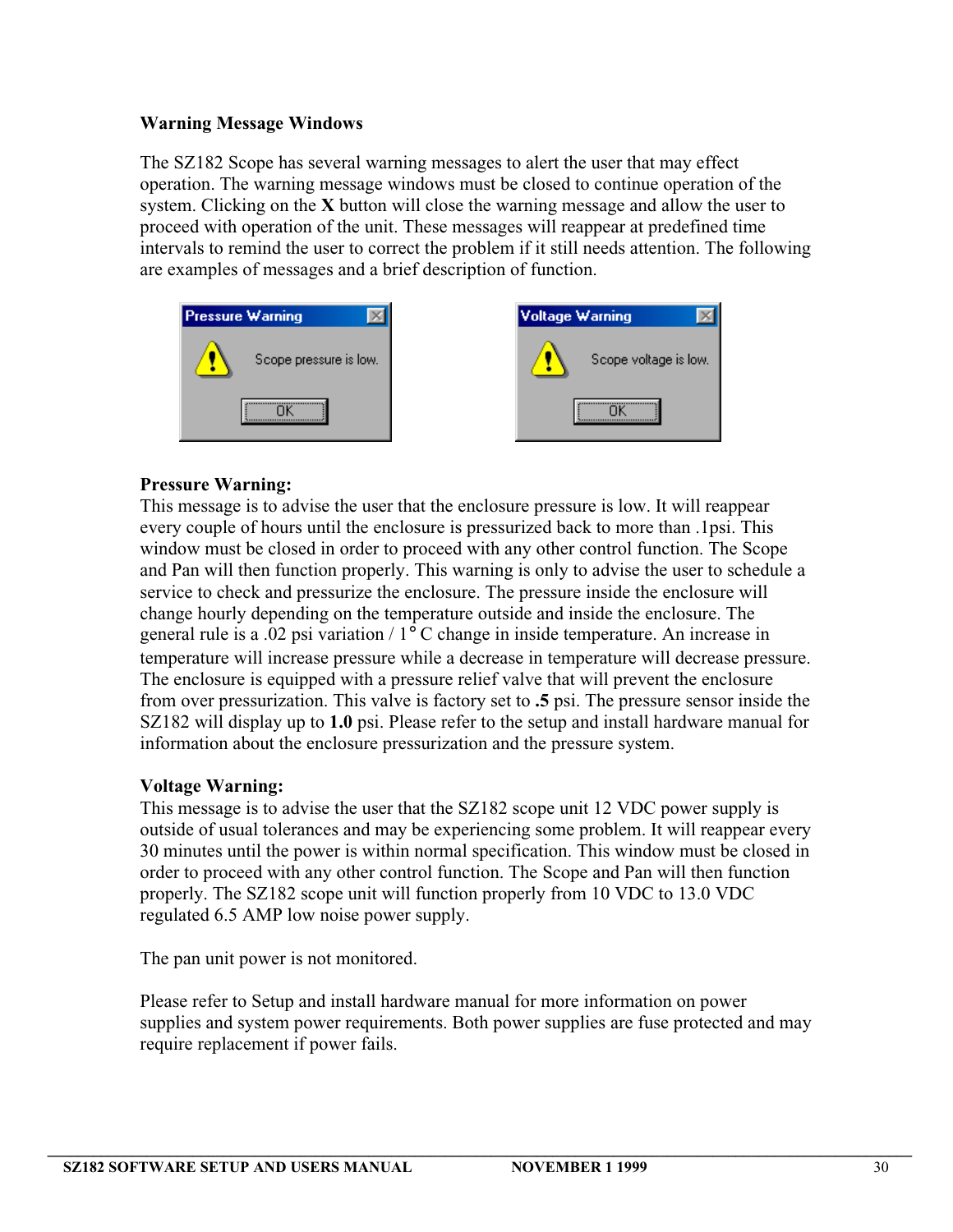# **Sun Shutter Activated:**



### **Sun Shutter Activated:**

This message is to advise the user that the sun sensor system has activated. When this message appears, the SZ182 on board hardware has sensed that the unit is in close proximity to the sun and will activate a shutter to close down the optical light path to the main camera. This will block the image to the main camera and make the video image go blank until it opens. The user has no control over this function if the hardware is installed. The only way to open the shutter is to move the SZ182 away from the bright object, which is illuminating the sensing unit. It will reappear every time the SZ182 is pointed toward the bright object. You may disable the message by un-clicking the Sun Sensor box in the Configure Setup area but you will not disable the hardware if you purchased this option. The sun sensor system does not effect the SZ182 finder system. The finder system is always active if your have this option. It is a separate camera from the main system camera.

Please consult the Setup and Install Hardware manual for more information about the SZ182 finder system.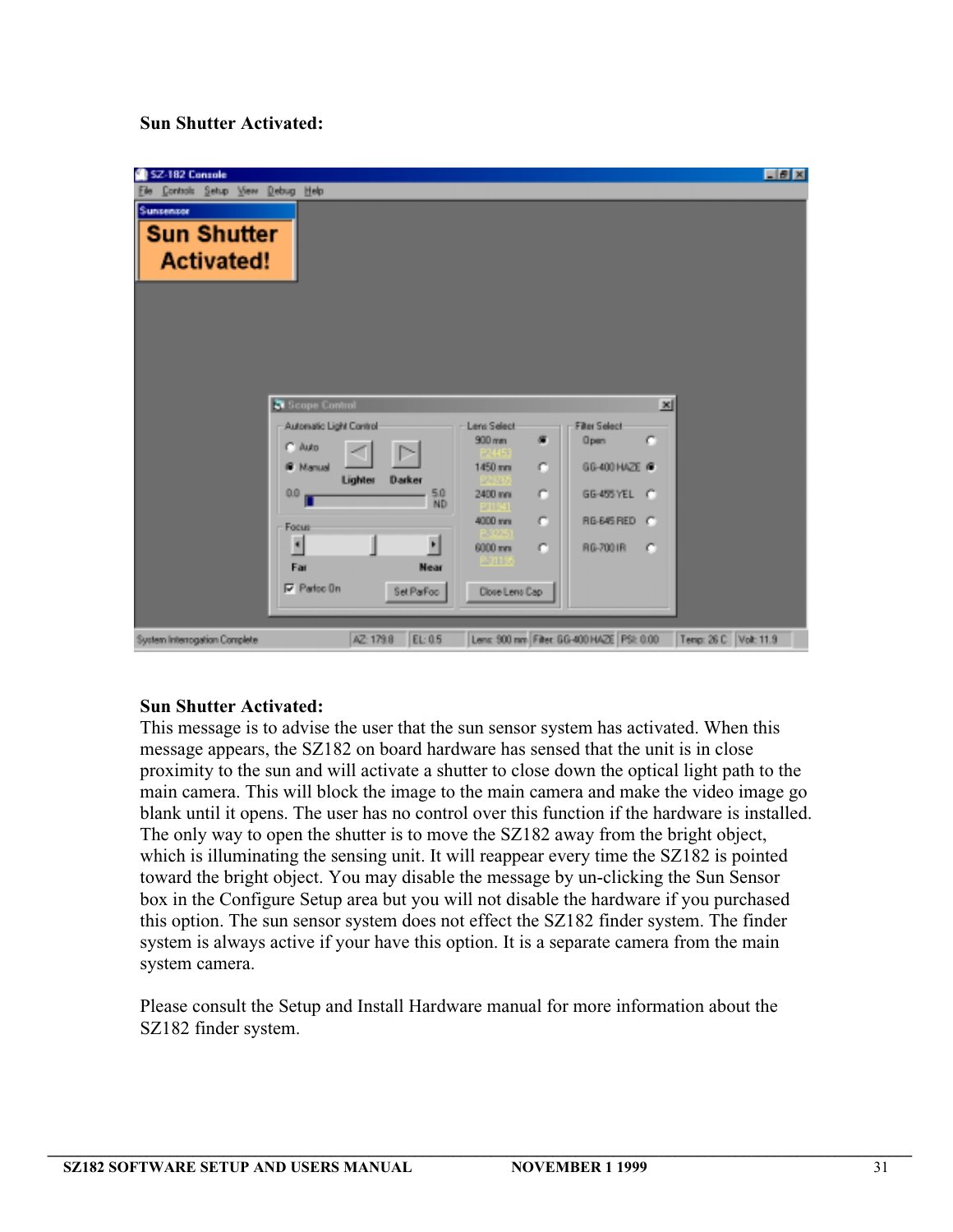### **USER INFORMATION**

The following information is meant to help the user and give a perspective to what is displayed on the video monitor. It is only meant as a guide and not information will be 100% accurate.

### **Field Of View**

The chart below will give a rough estimate of actual **field of view** seen on the video monitor while using the SZ182 scope. The numbers to the right side are the lens selections available form the Scope Control form. The top numbers are distance in meters. The numbers just under the distance is the camera chip size. You will have to know what chip size is in the camera that is installed in the SZ182 unit. The number under the chip size is the approximate field width in meters. Please note the 200mm is the approximate EFL of the finder system.

| <b>STEP ZOOM FIELD OF VIEWS (METERS)</b> |                                |           |             |          |               |                      |             |             |          |               |
|------------------------------------------|--------------------------------|-----------|-------------|----------|---------------|----------------------|-------------|-------------|----------|---------------|
|                                          |                                |           |             |          |               |                      |             |             |          |               |
|                                          | 75 METERS                      |           |             |          |               |                      | 1000 meters |             |          |               |
| SZ-182                                   |                                |           |             |          |               |                      |             |             |          |               |
|                                          | $1/3$ CCD                      | $1/2$ CCD | $2/3$ CCD   | $1"$ CCD | <b>FINDER</b> | 1/3CCD               | $1/2$ CCD   | 2/3CCD      | $1"$ CCD | <b>FINDER</b> |
| 200MM                                    |                                |           |             |          | 1.84          |                      |             |             |          | 24.50         |
| 900MM                                    | 0.40                           | 0.53      | 0.74        | 1.48     |               | 5.33                 | 7.11        | 9.89        | 19.78    |               |
| 1450MM                                   | 025                            | 0.33      | 0.46        | 0.92     |               | 3.31                 | 4.41        | 6.14        | 12.28    |               |
| 2400MM                                   | 0.15                           | 0.20      | 0.28        | 0.56     |               | 2.00                 | 2.67        | 3.71        | 7.42     |               |
| 4000MM                                   | 0.09                           | 0.12      | 0.17        | 0.33     |               | 1.20                 | 1.60        | 2.23        | 4.45     |               |
| 6000MM                                   | 0.06                           | 0.08      | 0.11        | 0.22     |               | 0.80                 | 1.07        | 1.48        | 2.97     |               |
|                                          |                                |           |             |          |               |                      |             |             |          |               |
|                                          |                                |           |             |          |               |                      |             |             |          |               |
|                                          |                                |           | 1500 METERS |          |               |                      |             | 5000 METERS |          |               |
| SZ-182                                   |                                |           |             |          |               |                      |             |             |          |               |
|                                          | $1/3$ CCD                      | $1/2$ CCD | $2/3$ CCD   | $1"$ CCD | <b>FINDER</b> | 1/3CCD               | $1/2$ CCD   | 2/3CCD      | $1"$ CCD | <b>FINDER</b> |
| 200MM                                    |                                |           |             |          | 36.75         |                      |             |             |          | 122.50        |
| 900MM                                    | 8.00                           | 10.67     | 14.67       | 29.67    |               | 26.67                | 35.56       | 48.89       | 98.89    |               |
| 1450MM                                   | 497                            | 6.62      | 9.10        | 18.41    |               | 16.55                | 22.07       | 30.34       | 6138     |               |
| 2400MM                                   | 3.00                           | 4.00      | 5.50        | 11.13    |               | 10.00                | 1333        | 18.33       | 37.08    |               |
| 4000MM                                   | 1.80                           | 2.40      | 3.30        | 6.68     |               | 6.00                 | 8.00        | 11.00       | 22.25    |               |
| 6000MM                                   | 1.20                           | 1.60      | 2.20        | 4.45     |               | 4.00                 | 5.33        | 7.33        | 14.83    |               |
|                                          |                                |           |             |          |               |                      |             |             |          |               |
|                                          |                                |           |             |          |               |                      |             |             |          |               |
|                                          | 10,000 METERS                  |           |             |          |               | <b>20,000 METERS</b> |             |             |          |               |
| <b>SZ-182</b>                            |                                |           |             |          |               |                      |             |             |          |               |
|                                          | $1/3$ CCD                      | $1/2$ CCD | $2/3$ CCD   | $1"$ CCD | <b>FINDER</b> | 1/3CCD               | $1/2$ CCD   | 2/3CCD      | $1"$ CCD | <b>FINDER</b> |
| 200MM                                    |                                |           |             |          | 245.00        |                      |             |             |          | 490.00        |
| 900MM                                    | 53.33                          | 71.11     | 97.78       | 197.78   |               | 106.67               | 142.22      | 195.56      | 395.56   |               |
| 1450MM                                   | 33.10                          | 44.14     | 60.69       | 122.76   |               | 66.21                | 88.28       | 121.38      | 245.52   |               |
| 2400MM                                   | 20.00                          | 26.67     | 36.67       | 74.17    |               | 40.00                | 5333        | 73.33       | 148.33   |               |
| 4000MM                                   | 12.00                          | 16.00     | 22.00       | 44.50    |               | 24.00                | 32.00       | 44.00       | 89.00    |               |
| 6000MM                                   | 8.00                           | 10.67     | 14.67       | 29.67    |               | 16.00                | 2133        | 29.33       | 5933     |               |
|                                          |                                |           |             |          |               |                      |             |             |          |               |
|                                          |                                |           |             |          |               |                      |             |             |          |               |
|                                          | THE ABOVE NUMBER ARE IN METERS |           |             |          |               |                      |             |             |          |               |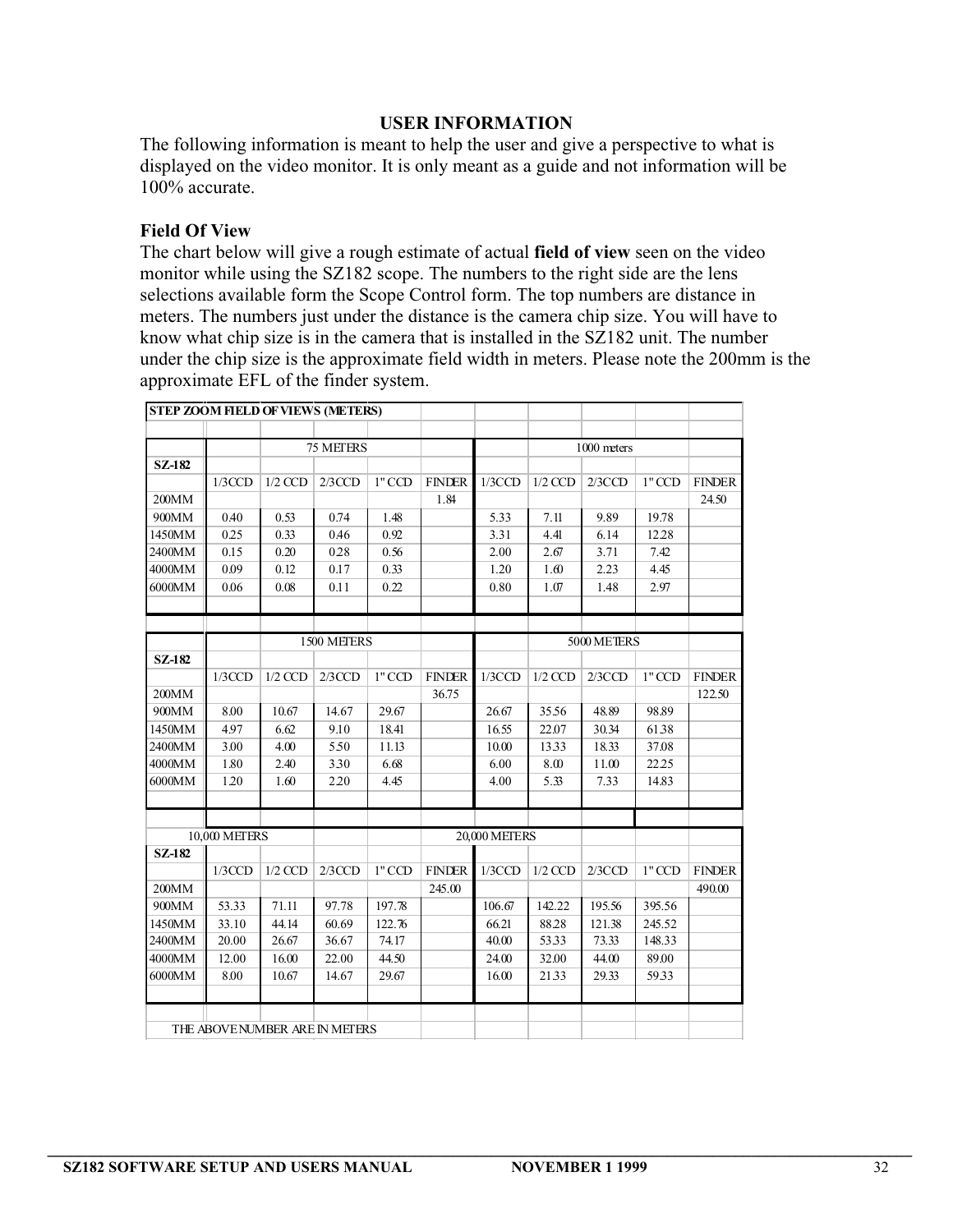**Example:** Approx. distance 5000m, chip size 2/3, the lens selected is 2400mm. Field size would be approx. 18.3m

Using the chart above you can determine approximate size of object. Point the SZ182 at an object. If you know the distance then select the distance in meters from the chart above. You can use an estimate for most purposes. You should know the camera chip size. You would read down the column under the chip size and distance to determine field width. You would then be able to estimate the target size by how much width the target fills up across the screen.

The target now fills about 1/3 of the video monitor across. You know from the chart above that the field width is 18.3m. 1/3 of 18.3 meters is approximately 9 meters. You know that the target is about 9 meters wide.



The sample picture above depicts a target at 75 meter, 900mm lens, 2/3 CCD sensor and a target size of 10" x 12" (.25 X .3 m). The target is less than  $\mu$  the field of .74m which is approximately .37m.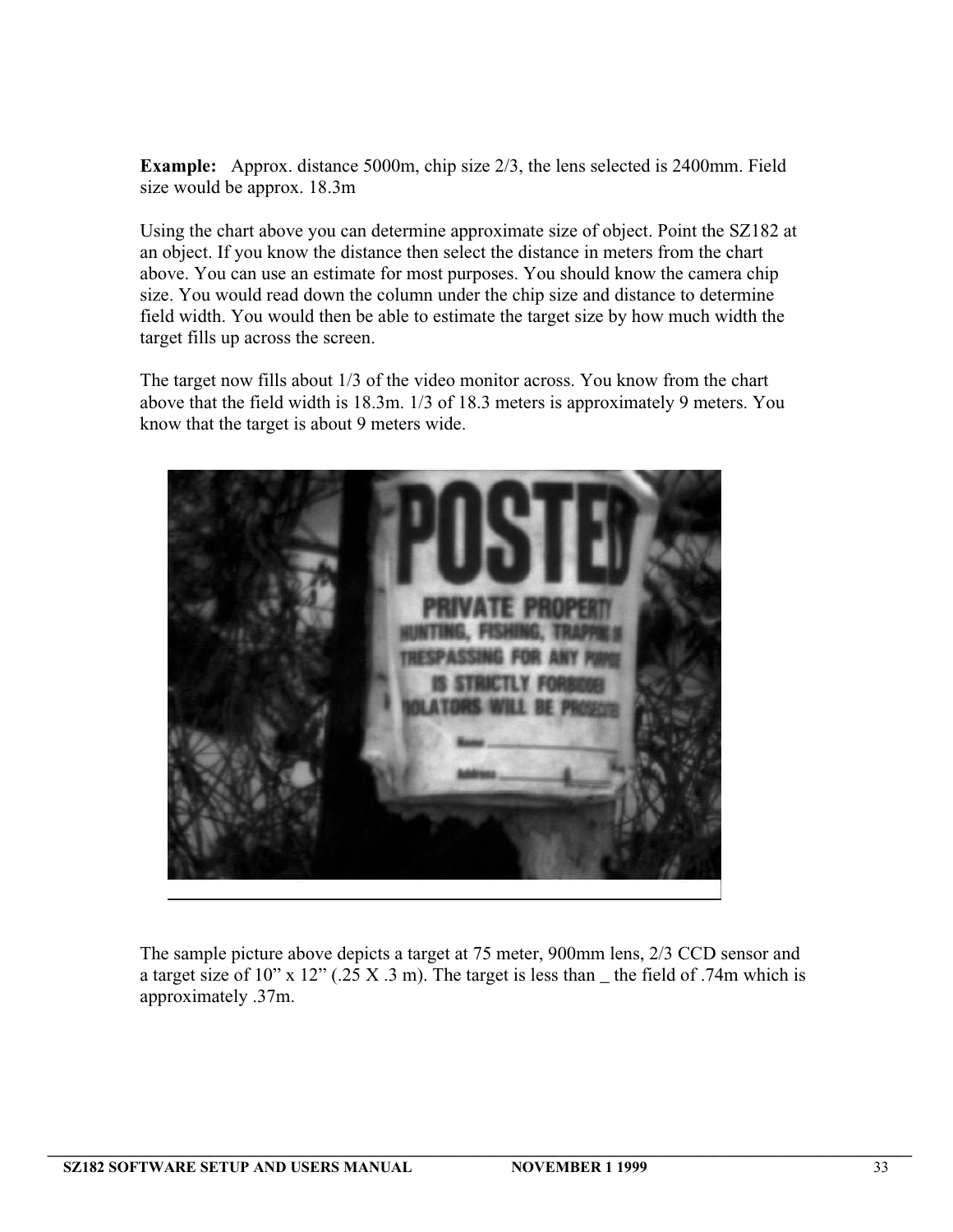# **Target Speed and Distance:**

The chart below will give a rough estimate of target speed versus distance as seen on the video monitor while using the SZ182 scope. The numbers to the left side are distances to target. The right is the linear speed of a target assuming the pan is rotating at a slow speed. The colored lines represent the travel distance of a target in one (1) minute. You should now be able to refer back to the field of view chart to get an estimate of the different lens selections and relative speed of target based on the Pan speed.